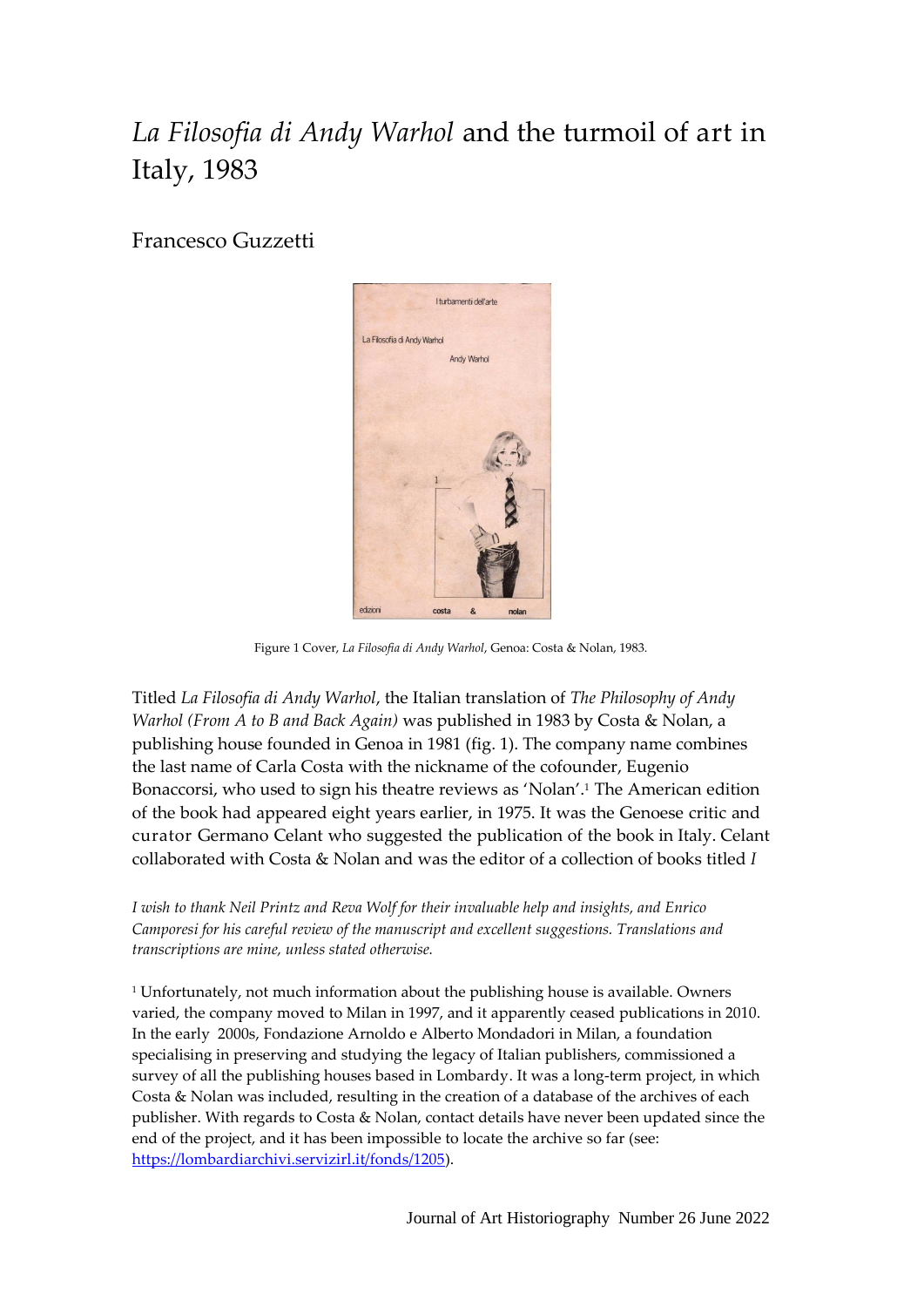*turbamenti dell'arte*, which translates as *The Turmoils of Art*. *La Filosofia di Andy Warhol* inaugurated the series, for which the graphic design was elaborated by the architect and designer Pierluigi Cerri, who was a friend of Celant and collaborated with him on several of his exhibition and publication projects beginning with the seminal show *Ambiente arte* at the Venice Biennale of 1976.

In order to properly frame the release and reception of the book, the history of the relationship between Warhol and Italy up to then should be first briefly surveyed. While some moments have been already studied, the whole evolution of the Italian reception of the artist has yet to be fully analysed.

## **The context**

The name of Warhol first circulated in Italy within the exposure to Neo-Dada and Pop art in the 1960s, concurrently with the seminal exhibitions of Pop artists organized by dealers such as Gian Enzo Sperone. Before opening his own gallery, Sperone worked as the director of Galleria Il Punto in Turin, where he organized a pivotal solo show of Roy Lichtenstein, opening on 23 December 1963, thus anticipating the interest in American art, consecrated during the famous edition of 1964 of the Venice Biennale, in which Robert Rauschenberg was awarded the International Grand Prize in Painting. 2 In conjunction with such initiatives, a few critics investigated the effort of Neo-Dada and Pop artists to reassess the tenets of the representation of reality in art. Contributions authored by Maurizio Calvesi and Alberto Boatto paved the way to the interpretation of Pop art as the epitome of the newly raised awareness of the modification of individual and social life habits induced by the increasing circulation of mass produced objects and mediatised images. <sup>3</sup> The ideas of Calvesi and Boatto would resonate with those expressed in a book edited by the American art critic Lucy Lippard, published in Italy by Mazzotta in 1967.<sup>4</sup> Compared to other Pop artists, Warhol looked like an artist with a limited expressive range, yet of undeniable quality ('artista limitato ma sicuro'), <sup>5</sup> who undertook a deliberate revision of the status of the image, midway between the repetitiveness of mechanical reproduction and the aesthetics of pure painting. His distinctive technique combining silkscreen and paint was analysed as a critique of the proliferation of replicated images and the consumerist nature of the society of mass media. The practice of the artist was compared to the work of sociologists and ethnographers, as providing a comprehensive report on social structures and collective habits.<sup>6</sup> In the mid-1960s, early insights on Warhol, mainly borrowed from American criticism, started to circulate, such as the profile by Gene R. Swenson

<sup>2</sup> *Lichtenstein*, Turin: Il Punto arte moderna, 1963.

<sup>3</sup> See the three-part essay, 'Un pensiero concreto', which translates as 'A Concrete Thinking', by Maurizio Calvesi ('Un pensiero concreto (1°)', *Collage*, 3-4, December 1964, 65-70; 'Un pensiero concreto II', *Marcatrè*, 3: 16-18, July 1965, 241-51; Calvesi, 'Un pensiero concreto parte terza', *Marcatrè*, 4: 23-25, June 1966, 92-100). After travellingto New York in Fall 1964, Alberto Boatto published a book which radically redefined the terms of the reception of Pop art in Italy: *Pop art in U.S.A.*, Milan: Lerici, 1967.

<sup>4</sup> Lucy Lippard, ed., *Pop Art*, Milan: Mazzotta, 1967.

<sup>5</sup> Calvesi, 'Un pensiero concreto parte terza', 94.

<sup>6</sup> Boatto, *Pop art in U.S.A*., 214-15.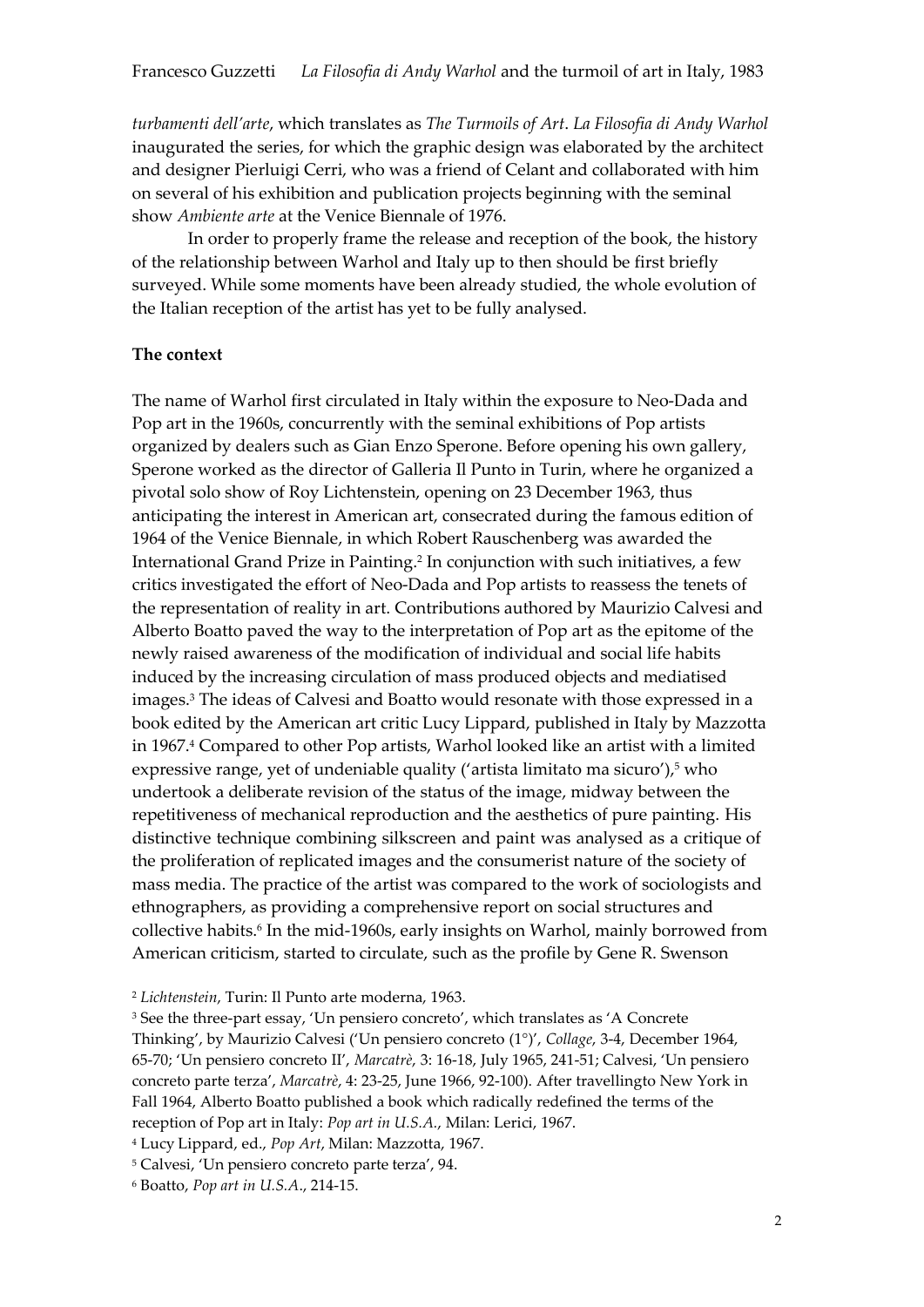following the exhibition of *Brillo Boxes* at Stable Gallery in Spring 1964 and published in the magazine *Collage* at the end of the year.<sup>7</sup> Some of the photographs of the artist at the Factory taken by the Italian painter Mario Schifano during his stay in New York in 1964 illustrated the article. 8

The general popularity of the figure of Andy Warhol gradually complemented and overshadowed the appreciation of his work, especially when the artist started to travel to Italy in the 1970s.<sup>9</sup> Until then, the voice of the artist was relatively unknown in Italy, with a few exceptions, such as the interview of 1963 with Gene Swenson for *ARTnews*, which was translated in Boatto's 1967 book on Pop art. <sup>10</sup> The dismissal of a conventional approach to the interview, which would soon mark any conversation with the artist, was especially challenging and would soon be considered as a substantial component of his self-constructed narrative. A rare interview published in Italy in 1966 attested to this approach: 'Do I still paint? I wanted to stop…I can't: how can I find the money to make films otherwise?' the artist said to Juditte Sarkany-Perrett in the interview, produced for a news story on underground cinema in New York that included Warhol among other filmmakers, such as Jonas Mekas, Harry Smith, Gregory Marcopoulos, Stan Vanderbeek, and Stan Brakhage, published in the Italian magazine *Marcatrè* in 1966.<sup>11</sup> Rendering ordinary life in an objective and detached style, the films of Warhol aimed to raise in the viewer 'the awareness of things as things, of moments as moments',<sup>12</sup> as Gerard Malanga said in the same interview.

The interview with Sarkany-Perrett was seminal insofar as it signalled the importance of filmmaking in the art of Andy Warhol and introduced the idea that objectivity was distinctive to his vision. In this respect, the article was similar to another publication that marked a turning point towards the broader acknowledgement of Warhol's body of work, and as a public personality in Italy: *New York: Arte e persone* (1967), which was simultaneously published in the United States in English, <sup>13</sup> and consisted of a collection of stories on the New York art scene, featuring pictures shot by the Italian photographer Ugo Mulas during trips to the city in 1964, 1965 and 1967. The pictures were accompanied by the insightful commentary of Alan Solomon, who introduced Mulas to artists, collectors and other major figures of the New York art world.Mulas captured Warhol surrounded by his

<sup>10</sup> Boatto, *Pop art in U.S.A.*, 275-76.

<sup>11</sup> 'Se dipingo ancora? Volevo smettere … non posso: i soldi per i film dove li trovo altrimenti?' Juditte Sarkany-Perret, 'U.S.A.—Cinema a New York', *Marcatrè*, 4: 19-22, April 1966, 90.

<sup>12</sup> 'la consapevolezza delle cose come cose, dei momenti come momenti', Sarkany-Perret, 'U.S.A.—Cinema a New York', 90.

<sup>13</sup> Ugo Mulas and Alan Solomon, *New York: arte e persone*, Milan: Longanesi, 1967, and *New York: The New Art Scene*, New York: Holt, Rinehart and Winston,1967.

<sup>7</sup> Gene Robert Swenson, 'The darker Ariel: Random Notes on Andy Warhol / annotazioni casuali su Andy Warhol', *Collage*, 3-4, December 1964, 102-06.

<sup>8</sup> Francesco Guzzetti, ed, *Facing America: Mario Schifano 1960-1965*, New York: Center for Italian Modern Art, 2021, 7-8.

<sup>9</sup> In this respect, see Einav Zamir, 'Lucio Amelio and Two Unidentified Men', in *Andy Warhol: Private and Public in 151 Photographs*, ed. Reva Wolf, New Paltz, NY: The Samuel Dorsky Museum of Art, 2010, 98-101.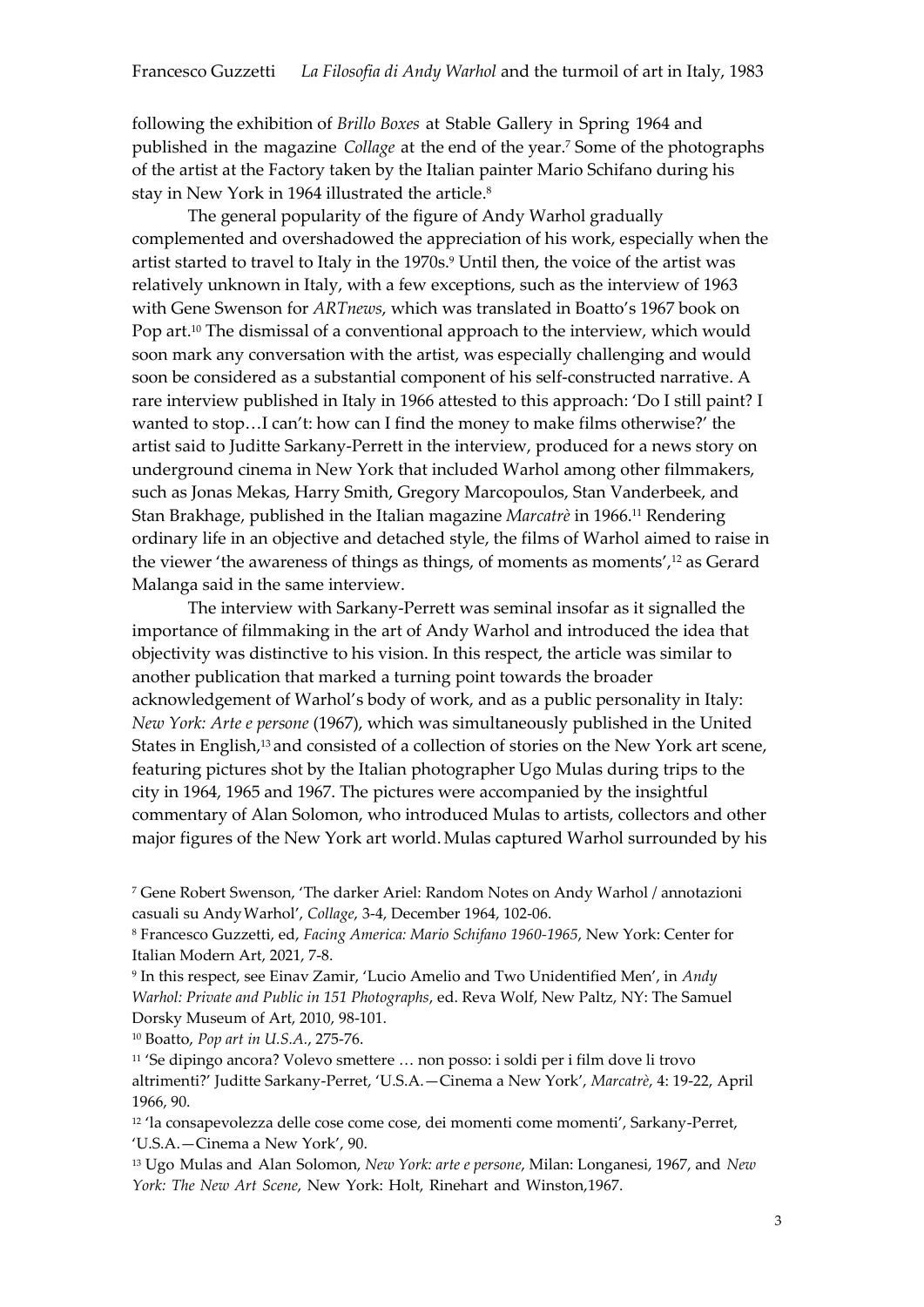friends and assistants at the Factory, his canvases and *Brillo Boxes* piled along the walls. Only one photograph captures the artist in the process of silk-screening. The majority of the pictures refer to his use of the movie camera and his production of films. According to the text by Solomon, his paintings and films 'anticipated much of the present spirit of detachment in American art.'<sup>14</sup> Solomon provided a comprehensive portrait of the artist and his life, introducing aspects which would become distinctive of the public recognition of Warhol in the 1970s:

the Factory also doubles as a film studio and an exhibition hall for miscellaneous eccentrics, many of whom appear at all hours, uninvited … Life in the Factory picks up in the late afternoon. Later Andy goes out with an entourage of his latest super-stars and various attendants. The group is a familiar sight in the parts of the city where the scene night life [*sic*] goes on.<sup>15</sup>

Mulas's photographs and Solomon's text emphasized the objectivity of the artist's practice as well as the context of his intense social life and his eccentric entourage of assistants and superstars. Solomon's words resonated with the interview given to Sarkany-Perrett, but also prefigured major aspects of the discussion about the artist, such as the assessment by Maurizio Fagiolo dell'Arco of 1968, in which the critic focused on the coolness and presumed superficiality through which Warhol treated reality in his work and by means of which he frustrated any attempts of interpretation.<sup>16</sup>

By the early 1970s, in Italy Warhol's experimentations in film fashioned the debates on his work, due to the circulation of the New American Cinema, championed by intellectuals and artists such as Piero Gilardi and Fernanda Pivano, associations including Club Nuovo Teatro in Milan, Unione Culturale in Turin, and Filmstudio in Rome, theatre and film magazines like *Sipario*, the third edition of the festival of experimental cinema in Pesaro in 1967, and the program of screenings organized by Jonas Mekas at the Galleria Civica d'Arte Moderna e Contemporanea in Turin from 13 to 21 May 1967.<sup>17</sup> As a result of such initiatives, Warhol was

<sup>14</sup> Mulas and Solomon, *New York: The New Art Scene*, 306.

<sup>15</sup> Mulas and Solomon, *New York: The New Art Scene*, 306.

<sup>16</sup> Maurizio Fagiolo dell'Arco, 'Warhol: The American Way of Dying', *Metro*, 8: 14, June 1968, 72-79.

<sup>17</sup> For Gilardi's analysis, see Piero Gilardi, 'Lettera da New York', *Ombre elettriche*, December 1967, 23-25 [*Ombre elettriche* is an alternative magazine, with no volume or issue nos.]. The following writings by Fernanda Pivano are relevant: 'Manovelle fuori canale: i filmatori italiani da underground a indipendenti a collettivi', *Domus*, 477, August 1969, 42-49; and, 'Obiettivo nell'occhio/coscienza: i filmatori USA dal cinema sperimentale all'underground', *Domus*, 490, September 1970, 51-58. Club Nuovo Teatro was a film club founded by Franco Quadri in 1967; see Renata M. Molinari, ed., 'Franco Quadri', *Panta*, 31, 2014. Filmstudio, a film club in Rome, regularly screened Warhol's films starting from 1968, often for the first time in Italy; see Adriano Aprà and Enzo Ungari, *Il cinema di Andy Warhol*, Rome: Arcana Editrice, 1971, 4. The program of the festival in Pesaro was self-printed by the festival organizers and few copies of it still exist; see *NC New American Cinema. Terza mostra internazionale del nuovo cinema. Quattro programmi selezionati da Jonas Mekas*, Pesaro, 1967. On the screenings organised by Mekas in Turin in 1967, see the local newspaper review, R. Gi.,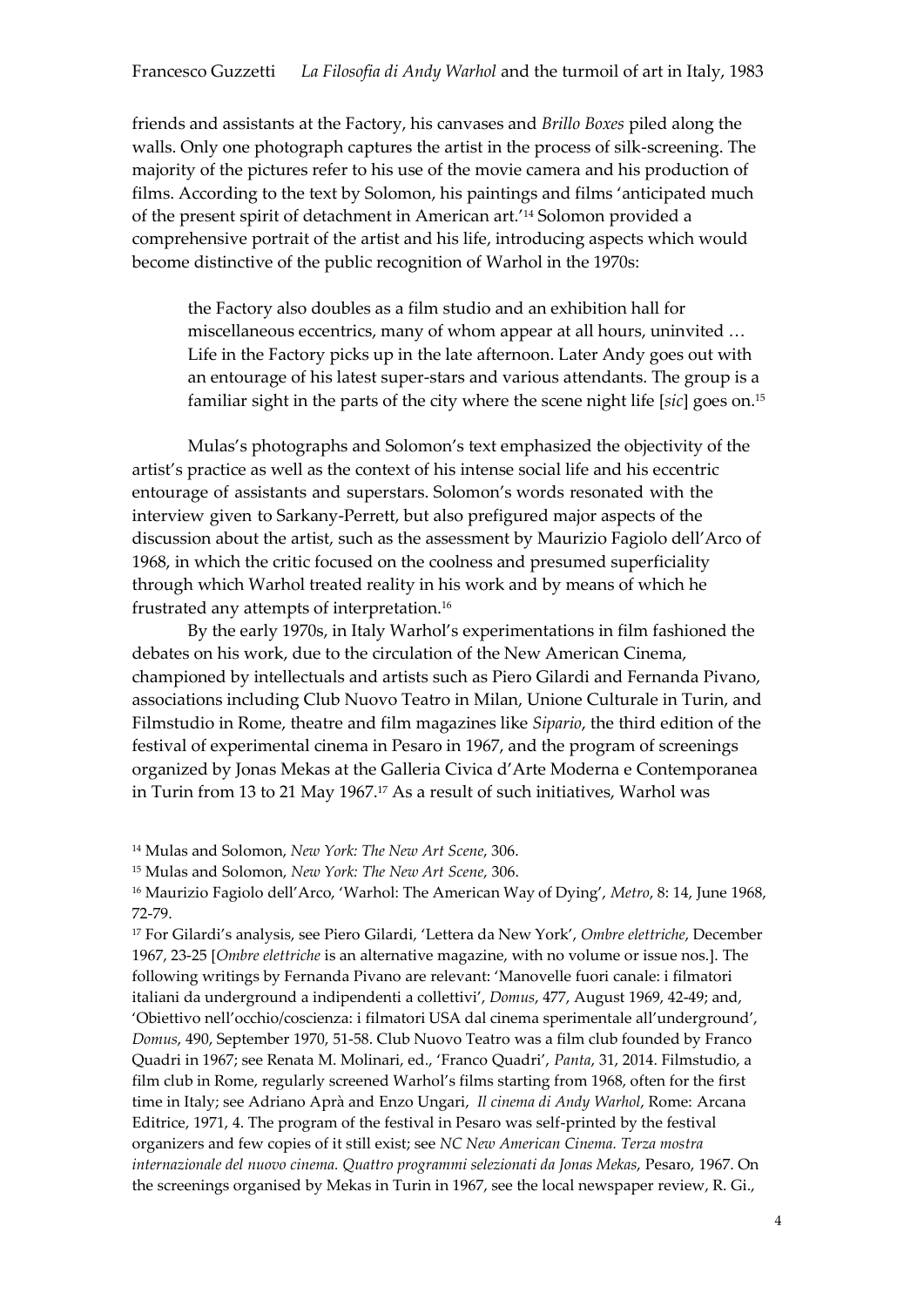regarded as a major figure among underground filmmakers. Germano Celant, too, first acknowledged the artist's pioneering role as a filmmaker rather than a Pop artist, as he noted in one of the earliest essays on the new artistic avant-garde of Arte Povera, in which he highlighted the liberating power of the artlessness distinguishing the adherence to life in the films of Warhol.<sup>18</sup>

The film *Chelsea Girls* (1966) in particular aroused the interest of leading Italian intellectuals and writers, including Alberto Arbasino and Alberto Moravia. Both had travelled to New York, where they were informed first-hand on the latest tendencies and wrote extensively on Warhol's films, acknowledging their novelty in the structure and visual vocabulary of filmmaking beyond the provocative, sometimes disturbing, imagery. The reception of the artist's underground films was countered by the early accounts on his public figure and the entourage around him. In the eyes of the commentators, the provocation of the films overlapped with the artist's construction of his identity. Critics would ultimately put an emphasis on cinema, more than painting, as the medium resonating the most with the artist's negotiation of his life vis-à-vis his public persona. In the same article in which he reported on the 1968 attempt on Warhol's life, Moravia reviewed *Chelsea Girls* by defining the specific authenticity of the cinema of Warhol as the technique 'of the unpredictable of the ordinary'.<sup>19</sup> After seeing the film and visiting the artist at the Factory, Arbasino collapsed the analysis of Warhol's art and the person of Warhol, concluding: 'Finally, not only because *Chelsea Girls* is the most extraordinary success of the season (and it cost so little), the "extraordinary" film character is currently Andy Warhol.<sup>'20</sup> Arbasino described the main physical traits of Warhol-the hair, the nose, the way of speaking, the indefinable age—and the flawless continuity between artistic creation and ordinary life, setting the tone of later assessments of the artist.

According to these analyses, the films of the artist conveyed no less of a blatant sense of detachment than his person, and this quality inspired untraditional formats to communicate it. Gathering texts and statements to compose a survey on the New American Cinema published in *Sipario* in 1969, Aldo Rostagno and Nuccio Lodato employed a collage technique to present Warhol. The investigation of his work was interspersed with quotations from a diverse range of sources, collapsing notes on ordinary events, references to the scars on his body and insights into a practice which embraced the use of recording systems as the ultimate form of

<u>.</u>

<sup>&#</sup>x27;Il "nuovo cinema" americano alla Galleria di Arte moderna', *La Stampa*, 112, 13 May 1967, 4 (in 2017, Fondazione Prada in Milan replicated the film program as a celebration of its fiftieth anniversary).

<sup>18</sup> Germano Celant, 'Arte povera', in *La povertà dell'arte*, ed. Pietro Bonfiglioli, Bologna: Quaderni de' Foscherari, 1968, vol. 1, n.p. (reprinted in Germano Celant, *Precronistoria 1966- 69*, Florence: Centro Di, 1976, 66).

<sup>19</sup> 'L'imprevisto del normale'; Alberto Moravia, 'A mezzanotte con l'ape regina', *L'Espresso*, 14: 25, 23 June 1968, 23. Moravia would later expand on the film practice of Warhol in his book *Al cinema. Centoquarantotto film d'autore*, Milan: Bompiani, 1975, 211-12, 255-57.

<sup>20</sup> 'Finalmente non soltanto perché *Chelsea Girls* è il successo più straordinario della stagione (ed era costato pochissimo) il personaggio cinematografico "straordinario" è attualmente Andy Warhol'; Alberto Arbasino, *Off-off*, Milan: Feltrinelli, 1968, 183-84.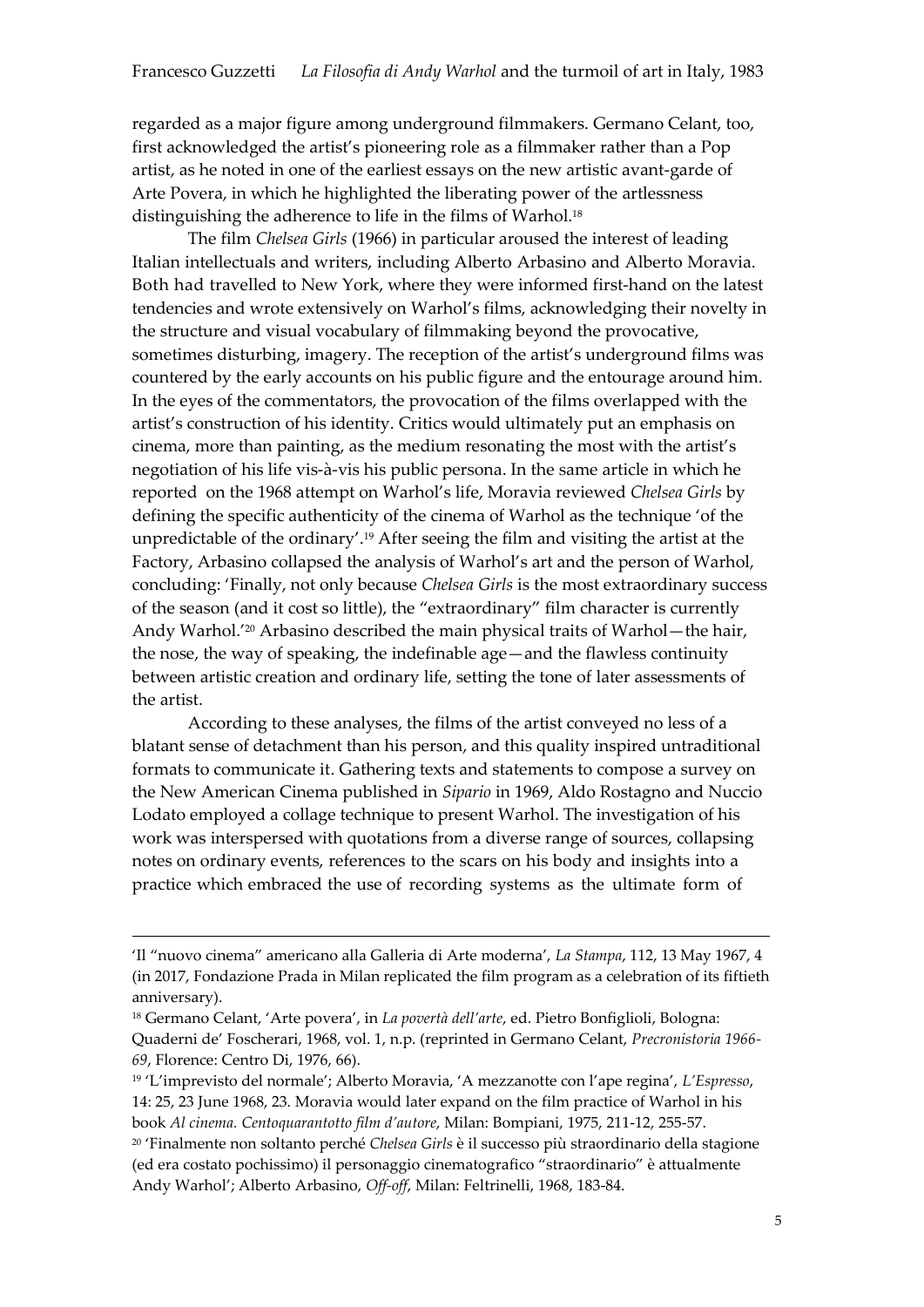realism.<sup>21</sup> The article diverged from previous attempts to explain Warhol by virtue of its proximity to the 'matter-of-factness' of his statements and works, even while drawing on earlier appraisals of him. It contained a translation of parts of a story written by John Leonard for the *New York Times Magazine* on the occasion of the publication of *a: A Novel* in 1968, for which he interviewed superstars and assistants of Warhol at the Factory.<sup>22</sup>

A book published in 1971 marked the transition towards a more original approach to the personality of the artist with a comprehensive survey of Warhol's experimental cinema. It was edited by the critics Adriano Aprà and Enzo Ungari and republished in an updated version in 1978. The book was meant to be a catalogue of all the films directed and produced by Warhol, enriched by the editors' commentaries. They defined his cinema as a 'cinema-limit', in which all the conventions of making and judging films are at stake:

Not only the notions of 'realism', 'verisimilitude', and 'statement' are lacking and inadequate. The concepts of 'work', 'author', and 'discourse', too, are turned upside down and reassessed by films which identify with their process of production and turn this relationship into a theoretical thinking, thus producing knowledge and setting a new field of inquiry (whose effects require tools which old-fashioned critics lack).<sup>23</sup>

Aprà and Ungari's anthology on the artist's films included the translation of what became one of Warhol's most famous interviews, with Gretchen Berg, published in *The East Village Other* in 1966, which they probably knew through a version that appeared the following year in *Cahiers du Cinema*. <sup>24</sup> The translation of an interview reflects a broader trend of the time.

The same year when the book by Aprà and Ungari was published, an interview that Warhol had given to Joseph Gelmis in 1969 was translated for an

<sup>21</sup> Aldo Rostagno and Nuccio Lodato, 'Collage per Andy Warhol', *Sipario*, 274, February 1969, 65-66. The article is followed by the partial translation of a review of *The Chelsea Girls*, Toby Mussman, 'The Chelsea Girls', *Film Culture*, no. 45, 1967, 41-45.

<sup>22</sup> John Leonard, 'The Return of Andy Warhol', *New York Times Magazine*, 10 November 1968, 32-3, 142-51.

<sup>23</sup> 'In questo senso si può parlare di cinema-limite: non sono solo le nozioni di "realismo", "verosimile", "enunciato" a risultare insufficienti o spurie; sono le stesse nozioni di "opera", "autore", "discorso" ad essere stravolte e ripostulate da film che, identificandosi con il loro processo di produzione e facendo di questa relazione una riflessione teorica, producono un sapere e stabiliscono il campo di una problematica nuova (i cui effetti chiamano in causa strumenti di cui la vecchia critica è sprovvista)'; Aprà and Ungari, *Il cinema di Andy Warhol*, 4.

<sup>24</sup> Gretchen Berg, 'Andy Warhol: My True Story', *The East Village Other*, 1: 23, 1-15 November 1966, 9-10, and 'Nothing to Lose, Interview by Gretchen Berg', *Cahiers du Cinema in English*, 10, May 1967, 38-43, republished in Italian in Aprà and Ungari, *Il cinema di Andy Warhol*, 21- 26. On the creation of this interview, see Matt Wrbican, ed., *A Is for Archive: Warhol's World from A to Z*, New Haven: Yale University Press, 2019, 106-11 (also see the references in Jean-Claude Lebensztejn, 'Warhol in French', *Journal of Art Historiography* 26, June 2022, n2).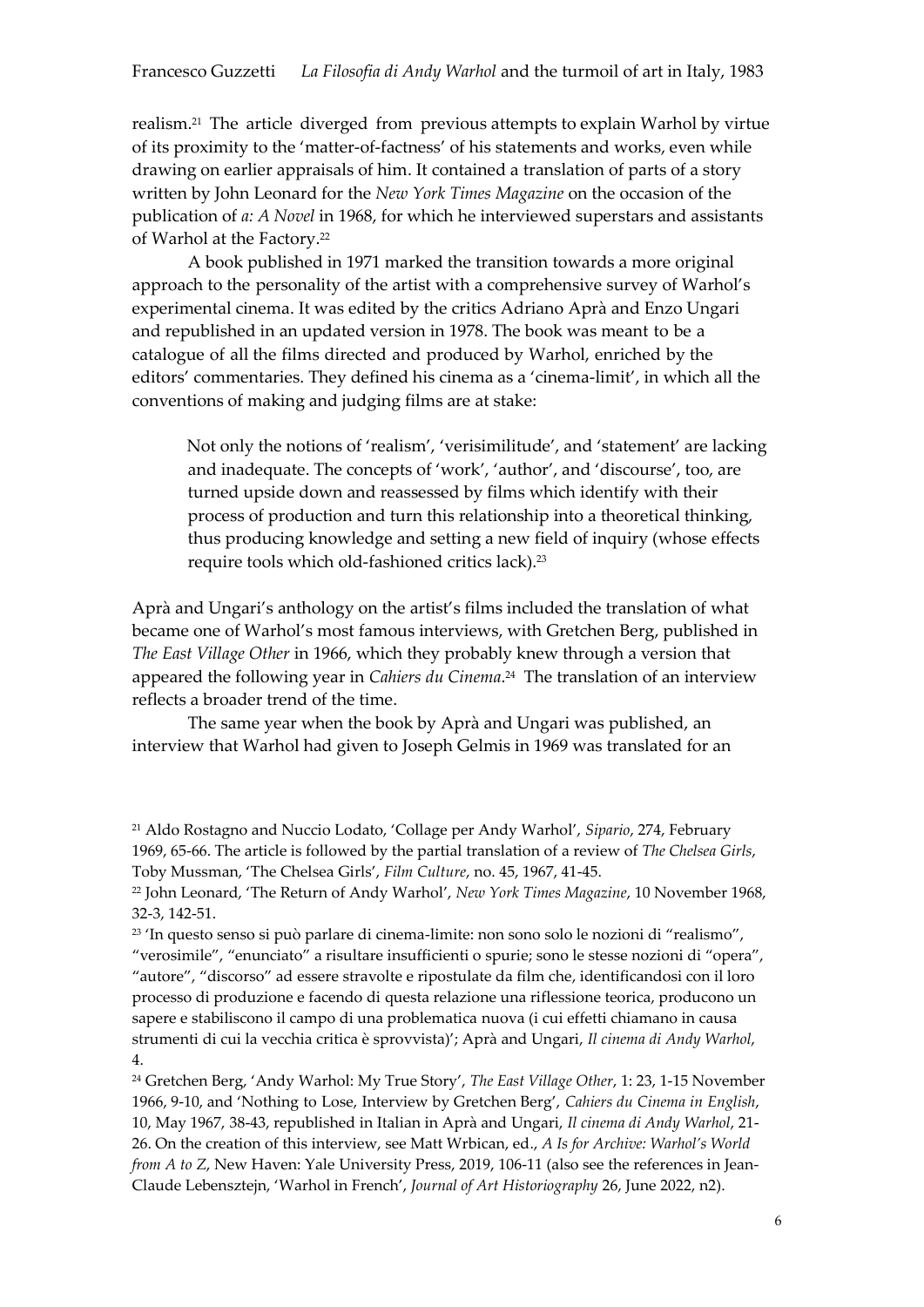issue of *Sipario*. <sup>25</sup> Gelmis had published this conversation in his book, *The Film Director as Superstar*, in which he gathered interviews with several emerging filmmakers.<sup>26</sup> The interview reinforced the view that Warhol decided to abandon painting to concentrate on film and that he embraced chance and banality by refusing specific involvement as a director.

All the interviews published throughout the years in Italy prefigured the effect of the publication of the Italian edition of *The Philosophy of Andy Warhol*. Affirming the control exerted by the interviewee on the final result of the interview, the artist at times blatantly reversed the format of the interview, undermined its presumptive objectivity, and resorted to banality as a creative means of collaboration with the interviewer. As Reva Wolf explained,

With his seemingly banal answers, Warhol constructed [a] space for the creativity of the interviewer. He further encouraged such creativity through reversing and otherwise confusing the roles of interviewer and interviewee. … [P]recisely when the idea of giving the interviewee more control over the content of interviews was embraced, and just as the seemingly objective question-and-answer format gained wide acceptance within the realm of serious journalism, Warhol, through his apparent evasiveness, showed that its claims to documentary objectivity were trickery. After all, interviews nearly always are rehearsed, edited, or otherwise manipulated, and are not the spontaneous conversations that the question-and-answer format would suggest.<sup>27</sup>

Up until the early 1970s, the reception of Warhol in Italy was largely based on the integration of interviews and articles published abroad. Publications generated in Italy about the artist began to proliferate with his increasing presence in the country during this decade. In 1972, Warhol was invited by Incontri Internazionali d'Arte in Rome—an association championing international avantgarde, founded by Graziella Lonardi Buontempo in collaboration with Achille Bonito Oliva—to present his latest films (collaborations with Paul Morrissey), *Women in Revolt* and *L'Amour*, and participate in a public debate with critics and intellectuals.<sup>28</sup> The program took place on 10-11 April 1972, and was widely

<sup>25</sup> Joseph Gelmis, 'I veri film li fanno a Hollywood: Andy Warhol si confessa', *Sipario*, 299, March-April1971, 24-28.

<sup>26</sup> Joseph Gelmis, *The Film Director as Superstar*, Garden City: Doubleday & Company, Inc., 1970, 65-73.

<sup>27</sup> Reva Wolf, 'Introduction: Through the Looking-Glass', in *I'll Be Your Mirror: The Selected Andy Warhol Interviews, 1962-1987*, ed. Kenneth Goldsmith, New York: Carroll & Graf Publishers, 2004, xvii, xxi. Wolf has recently expanded this contextualization of Warhol's approach to interviews within the broader history and problem of artist interview as a genre; see Reva Wolf, 'The Artist Interview: An Elusive History', *Journal of Art Historiography*, 23, December 2020, 21-23.

<sup>28</sup> A full record of the roundtable is provided in Bruno Corà, ed., *Incontri 1972. Quaderni del Centro di Informazione Alternativa*, vol. 3, Rome: Incontri internazionali d'arte, 1979, 8-25. On the question of the authorship of the early 1970s films involving Morrissey, see the discussions noted in Jean Wainwright, 'Translating Warhol for television: *Andy Warhol's*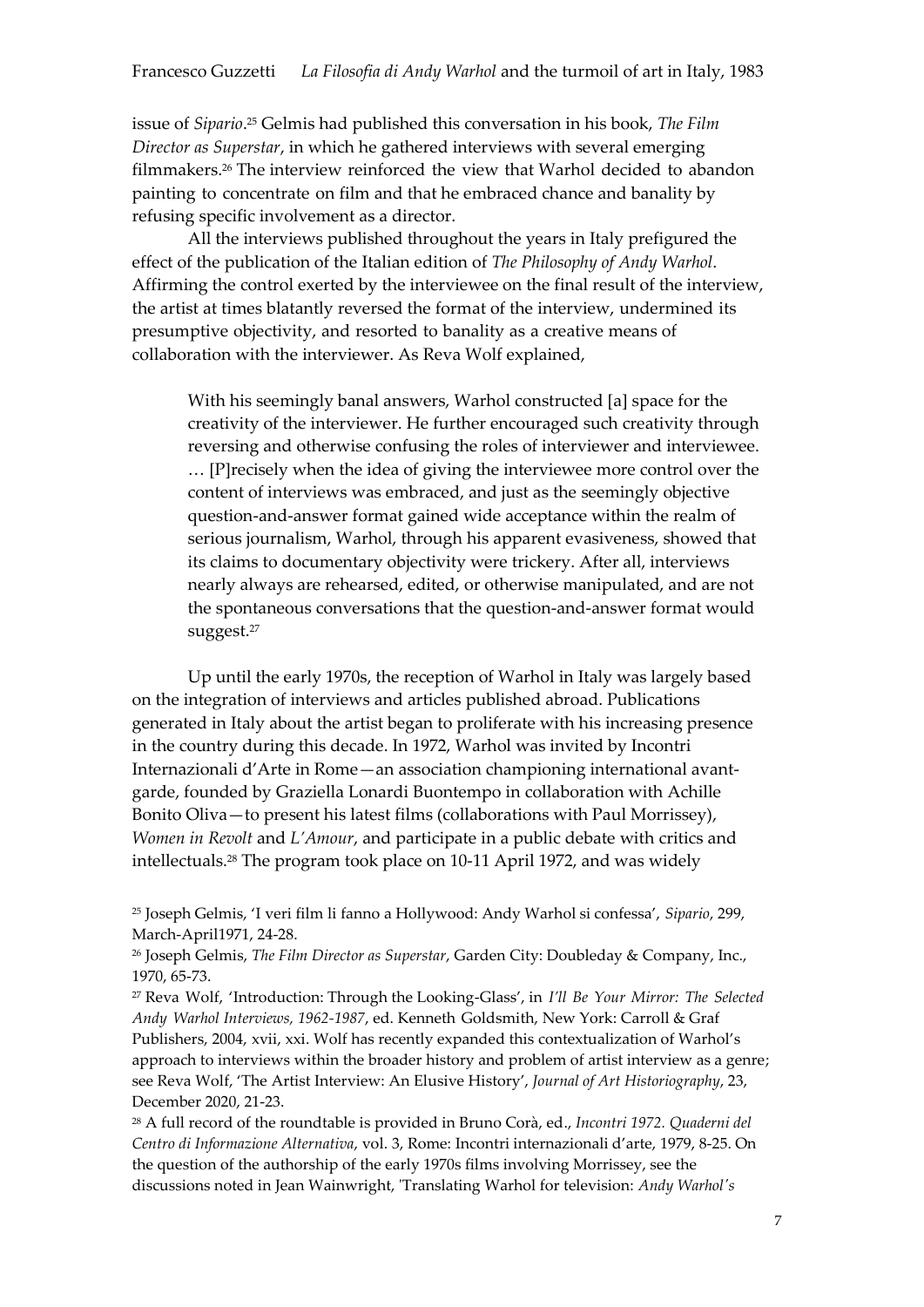reviewed. The public dialogue with the artist confirmed the impressions produced by the previously translated interviews. Surrounded by his assistants, Warhol acted as an ageless and inscrutable 'wax mask'.<sup>29</sup> He said little and avoided answers, these strategies serving to reaffirm his superficiality and indifference to any debates, while he meanwhile obsessively recorded the proceedings with his Polaroid camera and tape recorder.<sup>30</sup>

Later, other events brought the artist back to Italy and increased his popularity. An exhibition at Palazzo dei Diamanti in Ferrara from October to December 1975, in which his *Ladies and Gentlemen* series of painted portraits of transvestites was presented in Italy for the first time, stands out in this respect. Organized by the director of the museum, Franco Farina, and promoted by Luciano Anselmino, a dealer based in Turin who was championing the art of Warhol at the time, the exhibition was introduced by a roundtable with the artist, whose visit to Italy was documented by the photographer Dino Pedriali.<sup>31</sup> As usual, Warhol was reportedly evasive in the roundtable, and his assistant Bob Colacello protected him by answering the majority of the questions on his behalf.<sup>32</sup> The exhibition was accompanied by a catalogue edited by the art critic Janus, who was based in Turin and collaborated frequently with Anselmino.<sup>33</sup> Janus interpreted Warhol's portraits of transvestites from a political perspective, in light of the ongoing race problem in the United States. 34

The *Ladies and Gentlemen* exhibition coincided with a moment of intense political debate in Italy, a context that contributed to diverse interpretations of the work. Anselmino asked Pier Paolo Pasolini, who was one of the most prominent intellectuals in Italy at that time, for an essay on it. The essay was written in October 1975 and published in the catalogue of an exhibition of a small selection of the *Ladies and Gentlemen* paintings held at Anselmino's gallery in Milan in May 1976, soon after the author's death. <sup>35</sup>An intellectual deeply rooted in European culture, Pasolini held a distinctive, yet problematic, conservative worldview, which extended also to

*America*', *Journal of Art Historiography*, 26, June 2022, n34.

<sup>32</sup> Pacelli, 'Ladies and Gentlemen', 45.

<u>.</u>

<sup>29</sup> See Franco Quadri, 'Warhol la maschera di cera', *Sipario*, 313, June 1972, 14-16. <sup>30</sup> Luca Patella and Rosa Patella, 'Films e disattenzione selettiva di Warhol', *Data*, 2: 4, May 1972, 69.

<sup>31</sup> Maria Luisa Pacelli, 'Ladies and Gentlemen at the Palazzo dei Diamanti in Ferrara, October 1975: An Interview with Franco Farina', in *Warhol & Mapplethorpe: Guise & Dolls*, ed. Patricia Hickson, Hartford: Wadsworth Atheneum, in association with Yale University Press, 2015, 43-47. Publications in which the photographs by Pedriali are reproduced include: Gianni Mercurio and Mirella Panepinto, eds, *Andy Warhol. Viaggio in Italia*, Milan: Mazzotta, 1997, 181-200; and, Claudio Spadoni and Estemio Serri, eds, *Andy Warhol*, Bologna: Edizioni Cinquantesi, 2006.

<sup>33</sup> Janus, ed., *Andy Warhol. Ladies and Gentlemen*, Milan: Mazzotta, 1975.

<sup>34</sup> On the exhibition, the catalogue and Warhol's visit to Italy on that occasion, see Neil Printz, 'Ladies and Gentlemen', in *The Andy Warhol Catalogue Raisonné*, vol. 4: *Paintings and Sculpture Late 1974-1976*, ed. Neil Printz and Sally King-Nero, London: Phaidon, 2014, 59-60. <sup>35</sup> See Alessandro Del Puppo, *Pasolini Warhol 1975*, Milan-Udine, Mimesis Edizioni, 2019, 11- 112. Pasolini's essay has often, even recently, mistakenly been thought to have been written for the catalogue of the exhibition in Ferrara, as Del Puppo observes.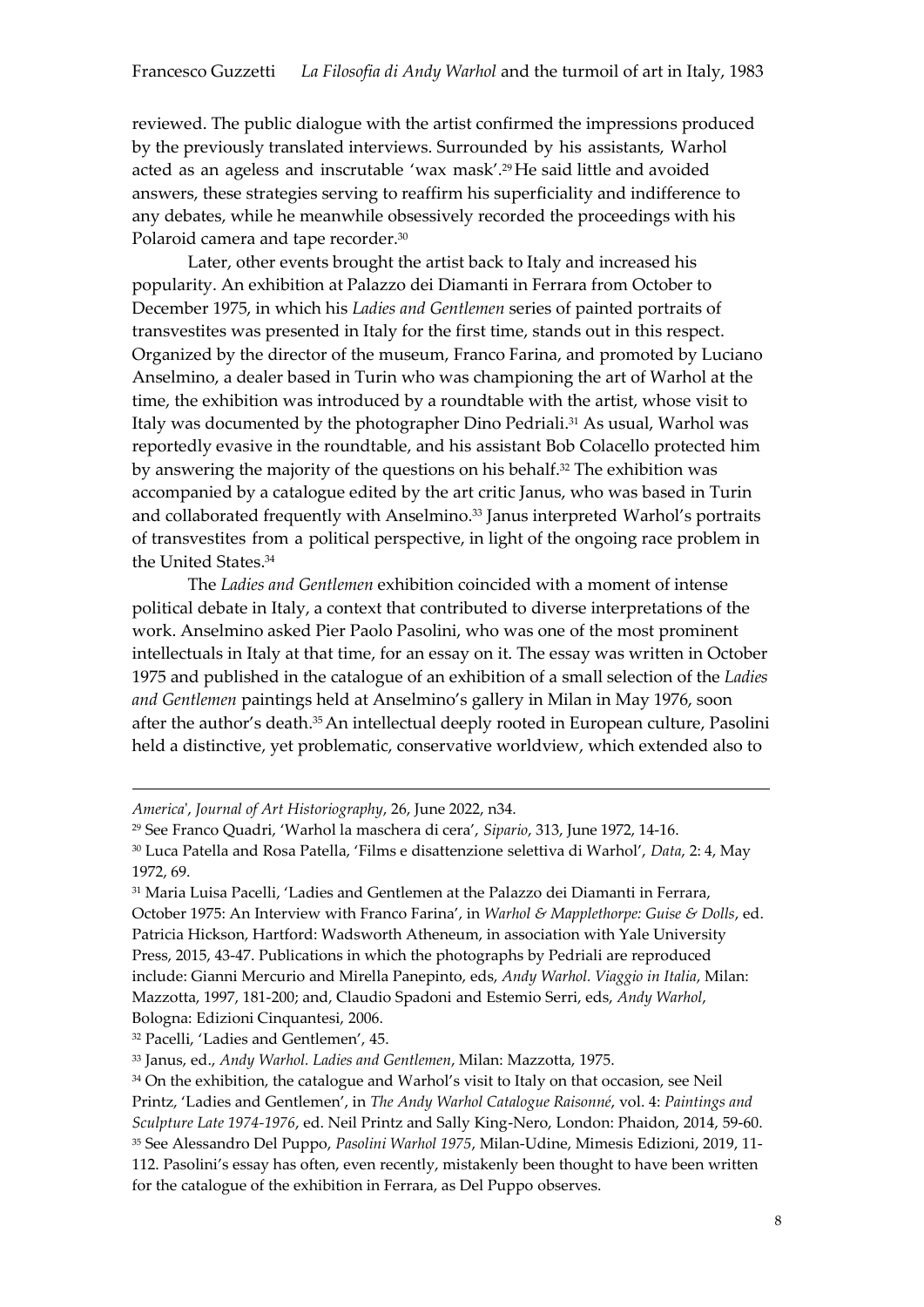his own homosexuality. In the essay, he interpreted the *Ladies and Gentlemen* series as the representation of the homogeneity of the American view of humankind, in which diversity is absorbed within

a sclerotic unity of the universe, in which the only freedom is that of the artist, who, essentially despising it, plays with it. The representation of the world excludes any possible dialectic. It is, at the same time, violently aggressive and desperately impotent. There is, therefore, in its perversity of cruel, cunning and insolent 'game', a substantial and incredible innocence.<sup>36</sup>

Another major connection with Italy in the 1970s revolved around the longlasting relationship between Warhol and Lucio Amelio, a dealer based in Naples, who invited Warhol to the city for the first time in 1976.<sup>37</sup> This association resulted in important projects, culminating in a group of portraits by Warhol of Joseph Beuys. Amelio held an exhibition of these portraits, in conjunction with which he organized a public meeting between the two artists, which took place on 1 April 1980. Reporting on the event, commentators couldn't help but notice the diverging attitudes of the two artists, which were seen as representative of a perceived opposition between the utopianism of European art and the superficiality of American art. One writer described the two as, 'the ideological project-making European artist, and the American artist as distant and objective as his mythical camera, his inseparable companion.'<sup>38</sup> The journalist Michele Bonuomo dedicated a page of *Il Mattino*, the daily newspaper of Naples, to both artists. The section on Warhol included a collection of excerpts translated from *POPism*, Warhol's memoir on Pop art, which he had just co-authored with Pat Hackett,<sup>39</sup> and a poem on Naples. Despite a misleading translation of a portion of it, which appeared in *Domus* in 1980,<sup>40</sup> the poem was apparently originally published solely in Italian:

<sup>36</sup> '…una unità sclerotica dell'universo, in cui l'unica libertà è quella dell'artista, che, sostanzialmente disprezzandolo, gioca con esso. La rappresentazione del mondo esclude ogni possibile dialettica. È, al tempo stesso, violentemente aggressiva e disperatamente impotente. C'è dunque, nella sua perversità di "gioco" crudele, astuto e insolente, una sostanziale e incredibile innocenza'; Pier Paolo Pasolini, *Andy Warhol. Ladies and Gentlemen*, Milan: Luciano Anselmino, 1976, n.p., republished in Del Puppo, *Pasolini Warhol 1975*, 112. <sup>37</sup> On the collaboration between Warhol and Amelio, see: Angela Tecce, 'Warhol e Napoli', in *Andy Warhol. Viaggio in Italia*, Gianni Mercurio and Mirella Panepinto, eds, Milan: Mazzotta, 1997, 21-26; Michele Bonuomo, ed, *Warhol, Beuys: Omaggio a Lucio Amelio*, Milan: Mazzotta, 2007; Zamir, 'Lucio Amelio and Two Unidentified Men', 98-101; and Francesca Franco, 'Diario napoletano e altro', in *Andy Warhol Vetrine*, ed. Achille Bonito Oliva, Cinisello Balsamo: Silvana Editoriale, 2014, 17-20.

<sup>38</sup> Angelo Trimarco, 'Warhol e Beuys', *Domus*, 607, June 1980, 56.

<sup>39</sup> Andy Warhol, 'Amo New York, cioè Napoli', *Il Mattino*, 84, 1 April 1980, 5. The article translates a few paragraphs from the first pages of Andy Warhol and Pat Hackett, *POPism: The Warhol '60s*, New York: Harcourt Brace Jovanovich, 1980, 3, 5-6, 16-17, 20, 22, 34-35. The Italian text sometimes diverges from the source, and the last sentence, which reads as 'time has passed, by now I can get to any parties all over the world' ('Il tempo è passato, ormai riesco ad entrare nei salotti di tutto il mondo'), doesn't correspond to any passage of the book.

<sup>40</sup> Angelo Trimarco, 'Warhol e Beuys', *Domus*, 607, June 1980, 56.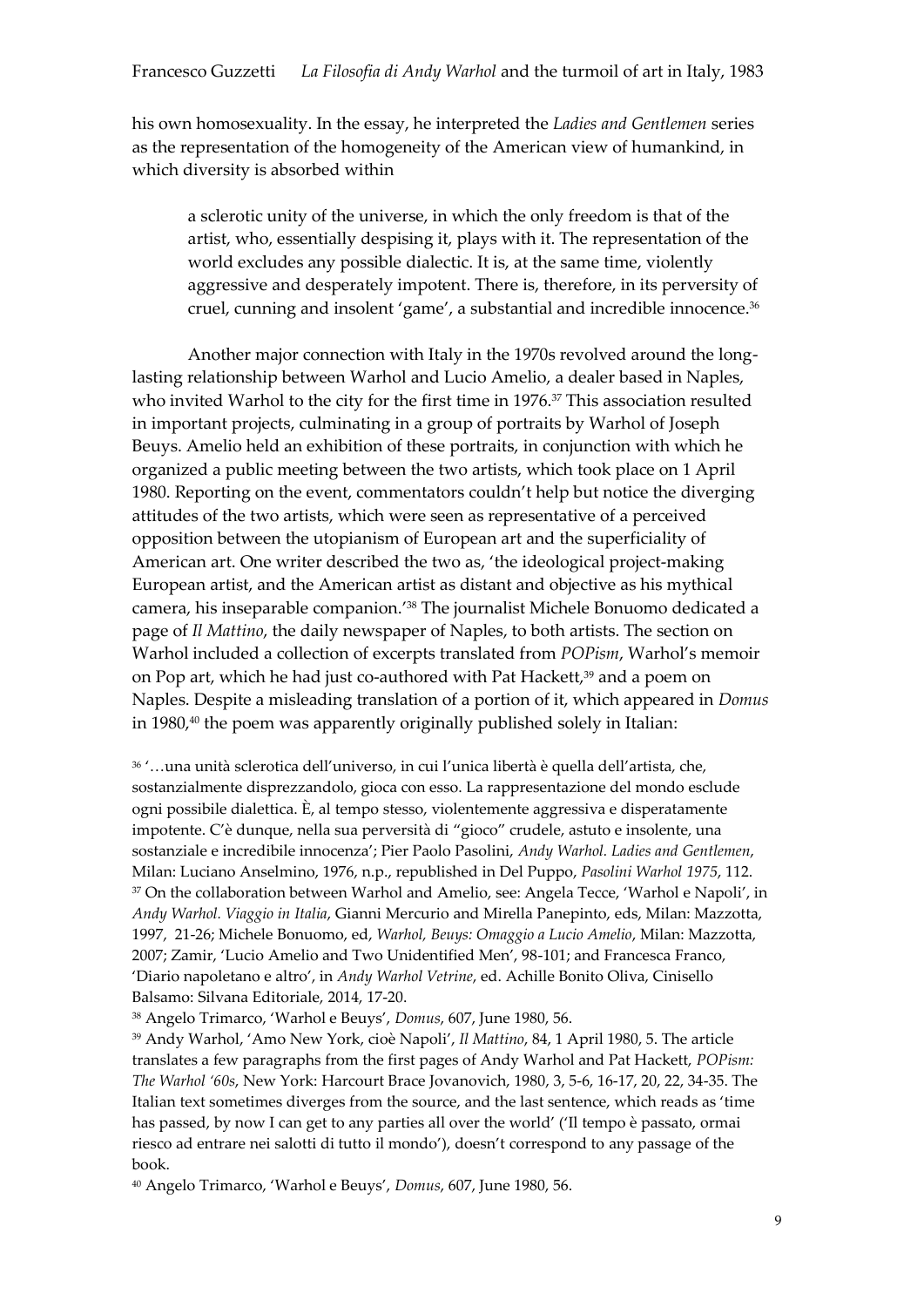I love Naples because it reminds me of New York, especially due to the many transvestites and the garbage by the street. Like New York, it's a city that falls apart, and regardless the people are happy as people in New York. What I love the most to do in Naples is visiting all the old families in their old palaces, that seem to be standing held together by a rope,almost giving the impression of falling into the sea at any moment. The best seafood is in Naples, too, the best pasta and the best wine. What else could I add?<sup>41</sup>

Published at the end of a decade of increasing presence of the artist, the poem encapsulates the defining traits of his attitude. The prose-like style of the verses resonates with the artist's love for references to prosaic, ordinary reality. Despite the ingenuous question in the final line, Warhol totally overlooked the most remarkable aspects of the city, which often recur in literature as a celebration of Naples, such as the breathtaking seascapes, the astonishing light, the pleasant weather, the sense of greatness of the illustrious past, or the beauty permeating its art. The artist focused instead on images of degradation and stereotypes about Italian food. The poem conveys the sense that a literary construction lies behind the ingenuity of the words, as the dullness expressed by the artist's inscrutable expressions concealed the construction of a public persona. Such a disorienting feeling of the artist's double personality, split between banality and awareness, would culminate a few years later, when the Italian edition of his *Philosophy* was released.

## **The book**

*The Philosophy of Andy Warhol* was published in early September 1975, not long before the exhibition of *Ladies and Gentlemen* opened in Ferrara. Eight years later, by the time the book appeared in Italian translation, Warhol had achieved a solid popularity in Italy, where he was mostly known for his look and his elusive attitude in public situations. His 'mask-like' face had already attracted diverse interpretations and his obsession for recording reality had been noticed.

The spirit of the book, however, resonated with news stories about Warhol's

<sup>41</sup> The original text reads as follows: 'Amo Napoli perché mi ricorda New York, / specialmente per i tanti travestiti e per i rifiuti per strada. Come New York, è una città / che cade a pezzi, e nonostante tutto la gente è / felice come quella di New York. / Quello che preferisco di più a Napoli è visitare / tutte le vecchie famiglie nei loro vecchi palazzi che sembrano stare in piedi tenuti insieme da una corda, dando quasi l'impressione di voler cadere in mare da un momento all'altro. / A Napoli c'è anche il pesce migliore / la migliore pastasciutta / ed il vino migliore. / Cos'altro potrei aggiungere?'; 'Una poesia per "Il Mattino"', *Il Mattino*, 84, 1 April 1980, 5.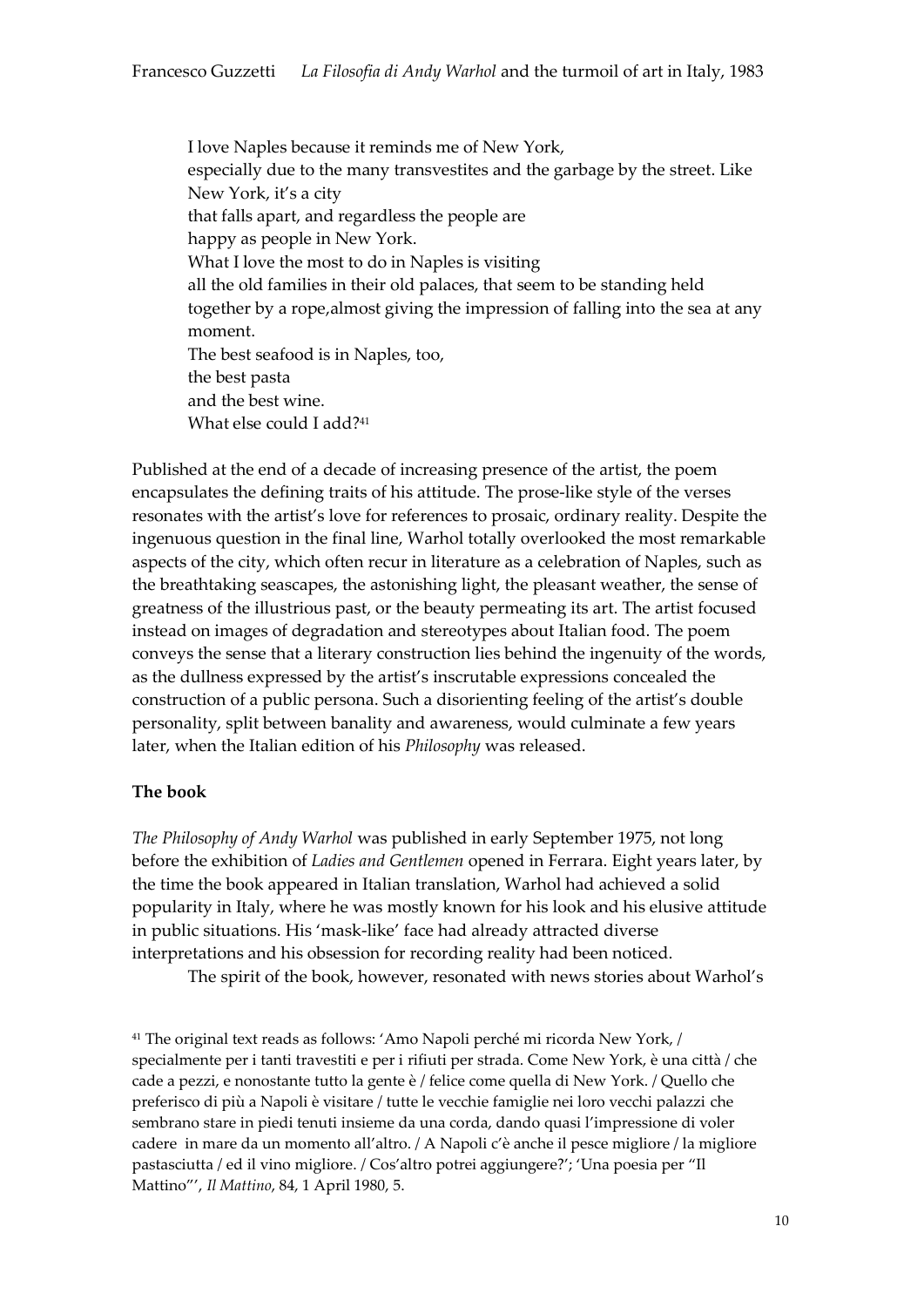social life or his extravagant presentations in fashion magazines, rather than with his apparent evasiveness. The Italian edition of *Vogue* had already introduced the artist as early as 1970. A column titled 'Se ne parla'—which translates as 'Talked about'—included a full-page illustration of a photograph by Cecil Beaton depicting Warhol with Jay Johnson, who was the twin brother of his then boyfriend, and Candy Darling, a well-known transgender actor in his movies, accompanied by a short caption describing him as 'the most famous artist of America […]. Someone says that the masterpiece of Andy Warhol is Andy Warhol.'<sup>42</sup> Significantly, the brief note mentioned that the artist was working on his second novel, which might be the novel titled *b*, never completed, for which Warhol had begun making tape recordings in 1969.<sup>43</sup>

At the outset of the 1980s, stories on Warhol and his life in the Italian edition of *Vogue* resonated with the artist's own way of presenting himself and contributed to his appreciation by the general public. This vision was distinct from attempts made in the previous decade to give his work a political or intellectual interpretation. Daniela Morera, a New York correspondent for *Vogue Italia* and the European editor of Warhol's magazine, *Interview*, <sup>44</sup> was a dear friend of the artist and authored insightful articles about him. In 1980, she described him as follows:

Vague? For sure, to the fool's eye. Instead, he has been collecting and cataloguing everything for years: recordings, photographs, video-tapes, furniture. … Inattentive? But how could he be, if he's the first to catch the new waves, to acknowledge, simplify, manipulate, multiply them.<sup>45</sup>

Ending with an excerpt of a recorded conversation, <sup>46</sup> not unlike some of the dialogues in *The Philosophy of Andy Warhol*, the article is illustrated by photographs of Warhol at the Factory, surrounded by paintings and copies of *Interview*, and having meetings, thus providing the perfect visual counterpart to the notion of 'business art' that the artist articulated in his philosophy book.

Two years later, Warhol posed as a model for a fashion shoot on the looks of 1982, embodying transformation as a sign of the culture of his time. Acting as a mannequin, the artist wore four outfits.<sup>47</sup> According to the accompanying caption, in the first photograph he presented 'how he would be for the whole of 1982' <sup>48</sup>. He

<sup>44</sup> Pat Hackett, ed., *The Andy Warhol Diaries*, New York: Warner Books, 1989, 3.

<sup>45</sup> 'Vago? All'occhio dello stolto, sì certo. Invece raccoglie e cataloga tutto, da anni: registrazioni, fotografie, video-tapes, mobili. … Disattento? Ma se è proprio lui che capta per primo le nuove ondate, le recepisce, le semplifica, le manipola, le moltiplica'; Daniela Morera, 'Andy Warhol', *Vogue Italia*, 356, 15 March 1980, 538.

<sup>46</sup> Morera, 'Andy Warhol', 540-41.

<sup>48</sup> Morera, 'Andy Beauty', 316.

<sup>42</sup> 'Andy Warhol è tuttora l'artista più famoso d'America'; 'Se ne parla: Andy Warhol', *Vogue Italia*, 224, April 1970, 140-41.

<sup>43</sup> Lucy Mulroney, 'I'd Recognize Your Voice Anywhere: *The Philosophy of Andy Warhol (from A to B and Back Again)*', in *Reading Andy Warhol*, ed. Nina Schleif, Munich: Museum Brandhorst; Ostfildern: Hatje Cantz, 2013, 281; see also Lucy Mulroney, *Andy Warhol, Publisher*, Chicago: University of Chicago Press, 2018, 122.

<sup>47</sup> Daniela Morera, 'Andy Beauty', *Vogue Italia*, 385, February 1982, 316-19, 372.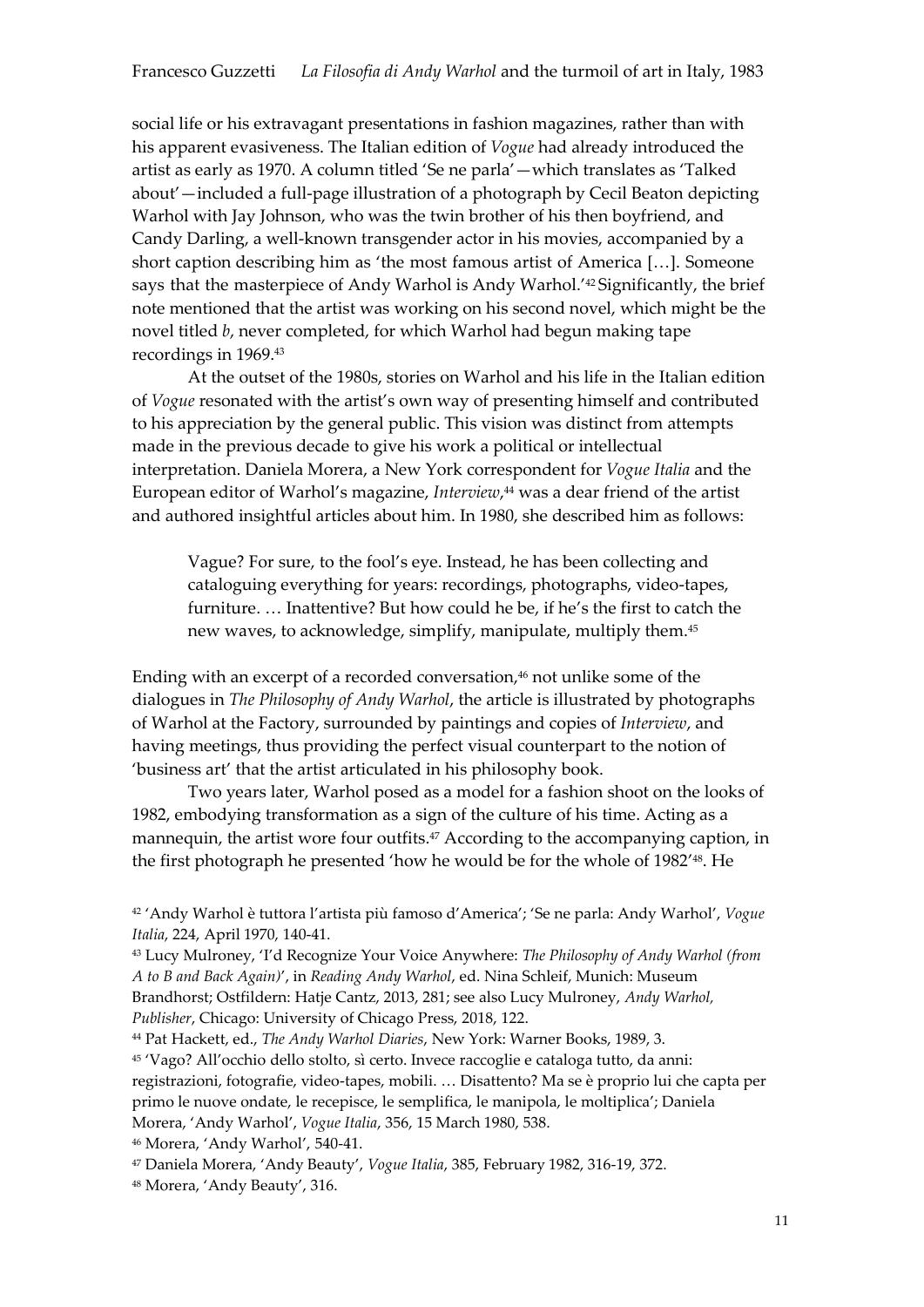wore his signature ruffled wig and his own clothes—a travel jacket, a vest, a shirt, a bow tie, and blue jeans—and held a camera. In the vein of the process of selfconstruction undertaken in his philosophy, he impersonated himself, posing as the 'wax mask' that one writer had described some ten years earlier. This and the previous article by Morera in *Vogue Italia* shed light on the process of selfconstruction by means of which Warhol built up the public understanding of his personality by fusing ordinary life and the blatant construction of a public persona.

Retrospectively, it makes sense that *The Philosophy of Andy Warhol* was published in Italian only in the early 1980s. Compared to the efforts of Janus or Pasolini to provide a political or intellectual reading of *Ladies and Gentlemen* in the mid-1970s, just after the book was first published in English and at a time when social upheavals and political violence were spreading in Italy and impacting cultural life at large, the atmosphere at the start of the 1980s, which historians have characterized as the *riflusso nel privato*, meaning the return to a focus on private affairs after the crisis of the utopian ideals of revolution, could resonate with the artist's attitude. With his typical nonchalance, the artist could combine references to the latest social situation in Italy and stereotypical ideas about Italians, asking Morera in 1980: 'Do they still pinch your butt and kidnap people in Italy?'<sup>49</sup> In 1983, when *The Philosophy of Andy Warhol* came out, it was the first of his books to be translated into Italian (*POPism* had already been published in English by then). The book was mostly presented as a means of self-publicity for the artist. Back in 1975,

… the publicity materials circulated by Harcourt Brace Jovanovich [the publishing house of *The Philosophy* book] play on the reader's desire to get the *real* Warhol. The spring catalog copy reflects Jovanovich's first impression, contending that the book is not only 'an incredible potpourri: astonishing, delighting, puzzling, funny' but also, 'above all, true.' The brochure for the book, crafted to generate advance purchases from booksellers, went even further: 'This surprisingly candid self- portrait reveals a shy, sensible, provocative, and often endearing personality for perhaps the first time ever.' 50

While the jacket of the 1975 book includes a frontal portrait of the artist shot by Philippe Halsman in 1968 (fig. 2), the cover of the Italian edition shows one of the photographs taken by Christopher Makos in 1981 depicting Warhol in drag (see fig. 1). His severe expression in the picture by Halsman resonates with the presumed seriousness of the book, which the emphatic presentation of the book's truth in the front flap and the publicity materials emphasized. On the contrary, the image printed on the cover of the Italian edition showed the artist as an impersonator, thus

<sup>50</sup> Mulroney, 'I'd Recognize Your Voice Anywhere', 276-77, and *Andy Warhol, Publisher*, 117. The quote from the press release of the publisher provided by Mulroney resonates with the text written in the front flap of the edition of 1975, which reads as follows: 'The Philosophy of Andy Warhol is an incredible potpourri: sublimely irreverent, unfailingly funny—above all, true.'

<sup>49</sup> 'Ma in Italia continuano a pizzicarti il sedere e a fare rapimenti?'; Morera, 'Andy Warhol', 540.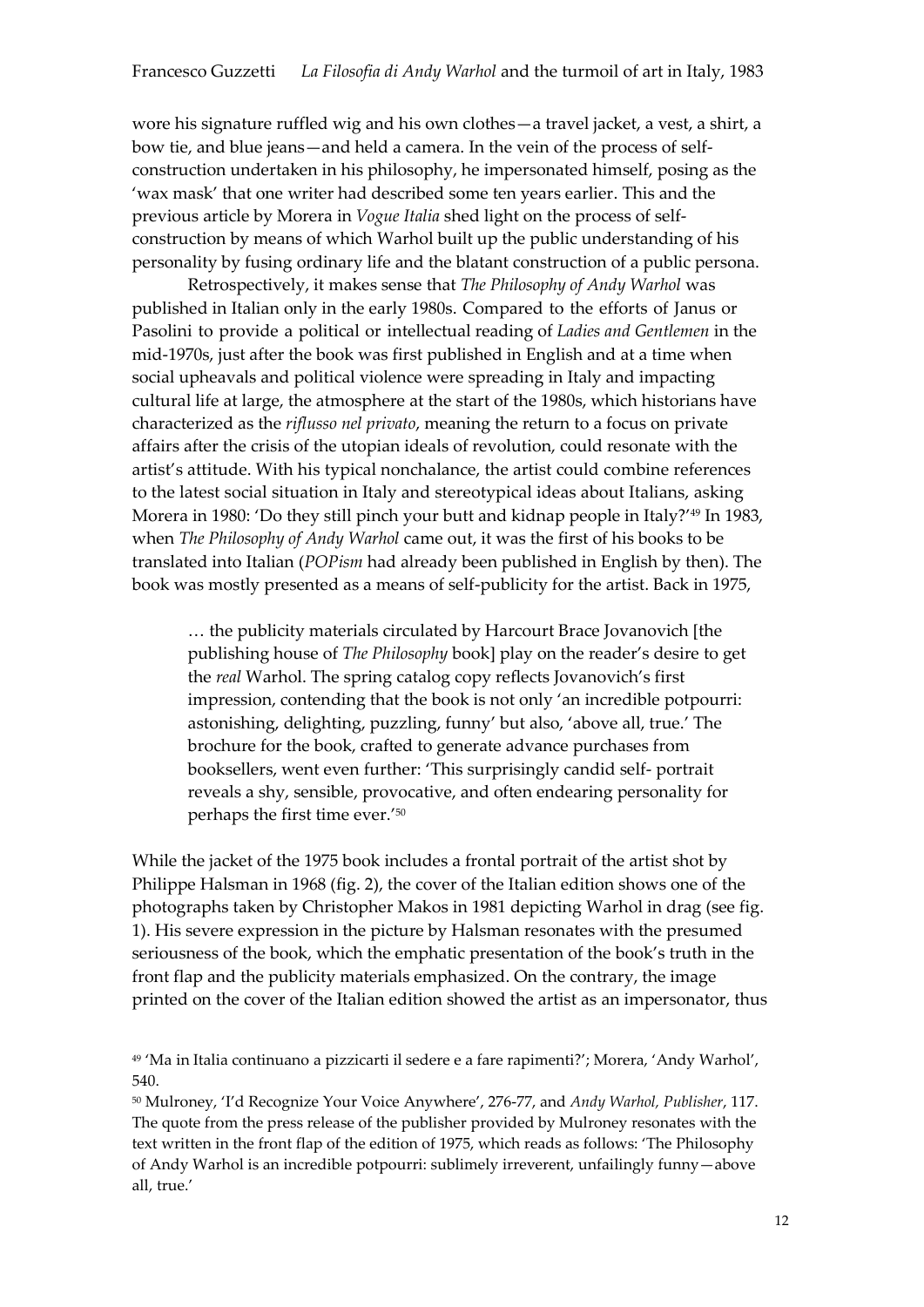

Figure 2 Cover, *The Philosophy of Andy Warhol*, New York: Harcourt Brace Jovanovich, 1975. Figure 3 Back flap, *La Filosofia di Andy Warhol*, Genoa: Costa & Nolan, 1983.

alluding to the process of construction laying underneath the transcription of reallife recordings on which the book is partly based. Consistent with the aim to reveal the intent of the artist within a mediatised society, the back flap contains a still from the cable TV show *Andy Warhol's T.V.*, which ran from 1980 to 1983 (fig. 3). The Italian edition pointed plainly to the literary process by virtue of which Warhol elaborated his persona. These photographs resonate with aspects of the somewhat obscure description printed on the front flap of the book, which reads as follows:

Employing the cynicism and aggressiveness typical of the most vulgar commerce, and unusual, maybe, to aesthetic research, Warhol treats art according to his monstrosity and success. He dives into the standardized totality of the consumer, and shamelessly seeks for survival in what is reproduced. He pushes the pedal of super-consumerism to the metal and circulates symbols and signs which help define the impermanence of an epoch. The ultra-American (but of Czechoslovak descent) Andy directed his attention to the cadaveric celebrity of 'stars', thus moving in the world of industrial stardom, in which the protagonists are food, sport, death, politics, sex, leftovers, and spectacular flesh. Each of his works has the image of a tombstone, planted with no dignity along the street where the market is located, where the avalanche of images and people symbolize the futility of any life conditions and the cancellation of any values. Even his 'Philosophy'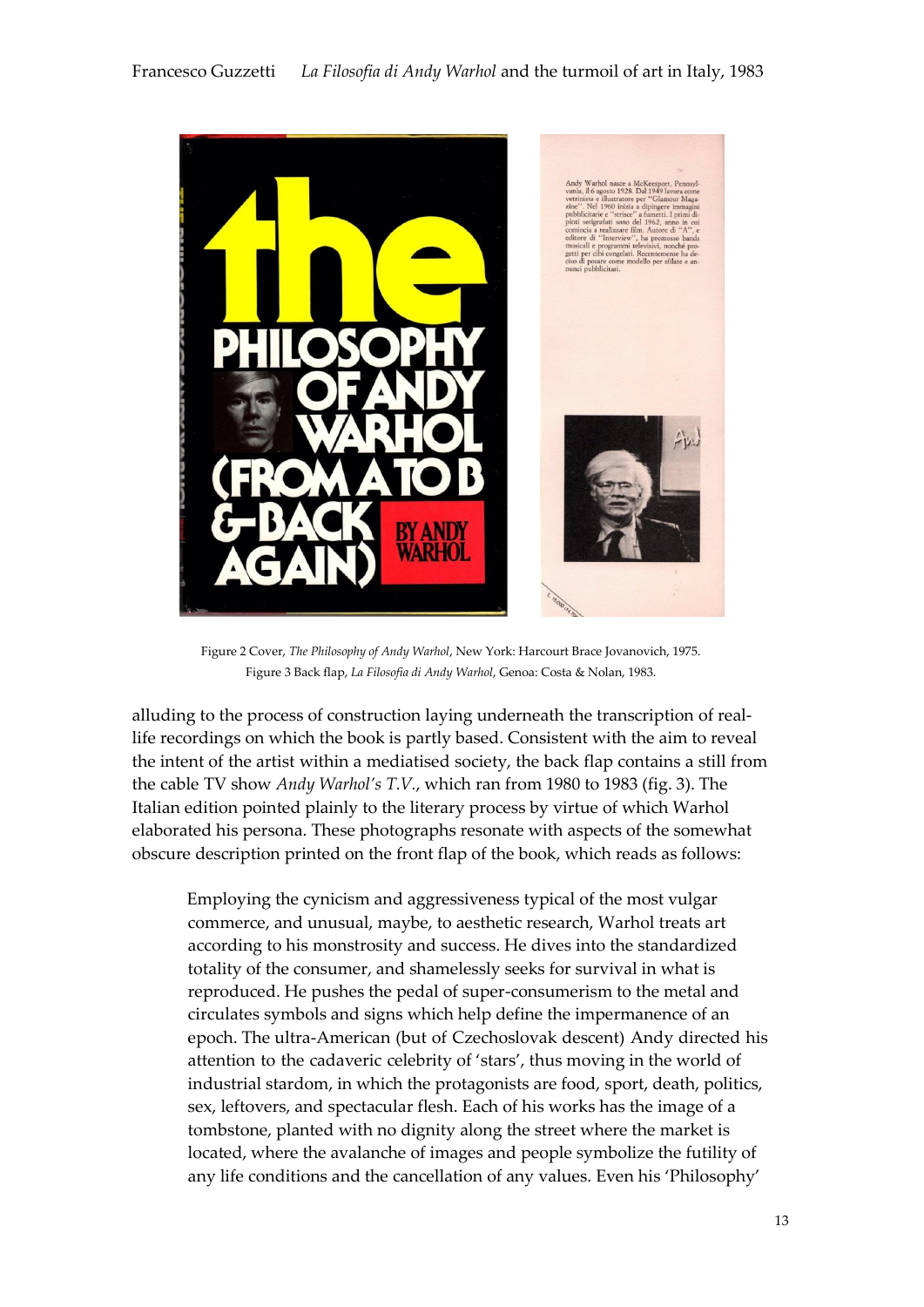is configured as a still life. It buries art and Warhol himself under a mountain of ash (the colour of his hair and skin), so as to shatter the ultimate resistance of the aristocratic artist. If in fact death besieges art, then art kills itself. It builds an aesthetic and theoretical catafalque, which is a capital to be exhibited all over the world: a philosophical and sepulchral monument, rewarded for the sensation it causes.<sup>51</sup>

This description no doubt was written by the editor of the book series, Germano Celant. Passages in the text had been already employed in an essay on Pop art authored by Celant in the catalogue of an exhibition organized by the dealer and collector Attilio Codognato at Palazzo Grassi in Venice in 1980.<sup>52</sup> The interpretation provided in the essay is twofold. On one hand, Celant addressed Pop art as an already historicized movement, within the broader history of the avantgarde tendencies emerging in American art in the post-war years. On the other hand, he identified Pop art with the end of the utopias of the modernist avantgarde, thus suggesting a connection with the contemporary moment. Embracing the crisis was part of the inherently artistic value of artists like Warhol, whose 'necrophilia', as Celant called it, responded to the end of individuality and the rise of standardization within an increasingly industrial and consumerist society.<sup>53</sup> At the turning point between a *memento mori* of the avant-garde and the avant-garde of *memento mori*, <sup>54</sup> Pop art resonated with the dissolution of 1960s utopias as envisioned by artists emerging in the 1980s. Celant considered it as the most deliberate act of survival of art, incorporating the sense of death implied by the endless consumption of a society devouring humanistic values (or even the images of them) at the fast pace of communication systems and industrial production.

The front cover flap of the Italian edition of *The Philosophy of Andy Warhol*  articulated this same vision. Celant expanded the notion of the monstrosity of

<sup>51</sup> 'Con un cinismo e un'aggressività tipici del più volgare commercio e atipici, forse, della ricerca estetica, Warhol tratta l'arte in funzione della sua mostruosità e del suo successo. Si immerge nella totalità standardizzata del consumatore e, senza vergogna, cerca una sopravvivenza nel riprodotto; schiaccia il pedale del superconsumismo e fa circolare i simboli e i segni che servono a misurare un'epocacome transitoria. Avendo orientato la sua attenzione verso la celebrità cadaverica delle "stars", l'arciamericano (ma di famiglia cecoslovacca) Andy si agita nel mondo del divismo industriale, dove protagonisti sono i cibi, lo sport, la morte, la politica, il sesso, i rifiuti e la carne spettacolare. Ogni suo lavoro tende ad assumere l'effige di una lapide, piantata nella strada—senza dignità—del mercato, dove la valanga delle immagini e delle persone ricorda l'inutilità di ogni condizione e l'azzeramento di qualsiasi valore. Anche la sua "Filosofia" configura una natura morta. Essa seppellisce l'arte e Warhol stesso sotto una montagna di cenere (il colore dei suoi capelli e della sua pelle), così da frantumare le ultime resistenze dell'artista aristocratico. Se infatti la morte assedia l'arte, l'arte si dà la morte. Si costruisce un catafalco estetico e teorico, che è un capitale da esporre in tutto il mondo: un'arca filosofica e sepolcrale, retribuita per la sua spettacolarità'; Andy Warhol, *La Filosofia di Andy Warhol*, Genoa: Costa & Nolan, 1983, front book jacket flap.

<sup>52</sup> Germano Celant, 'Il congelatore pop, memento mori dell'avanguardia', in *Pop Art: evoluzione di una generazione*, ed. Attilio Codognato, Milan: Electa Editrice, 1980, 24, 25, 27, 28. <sup>53</sup> Celant, 'Il congelatore pop', 22.

<sup>54</sup> Celant, 'Il congelatore pop', 26.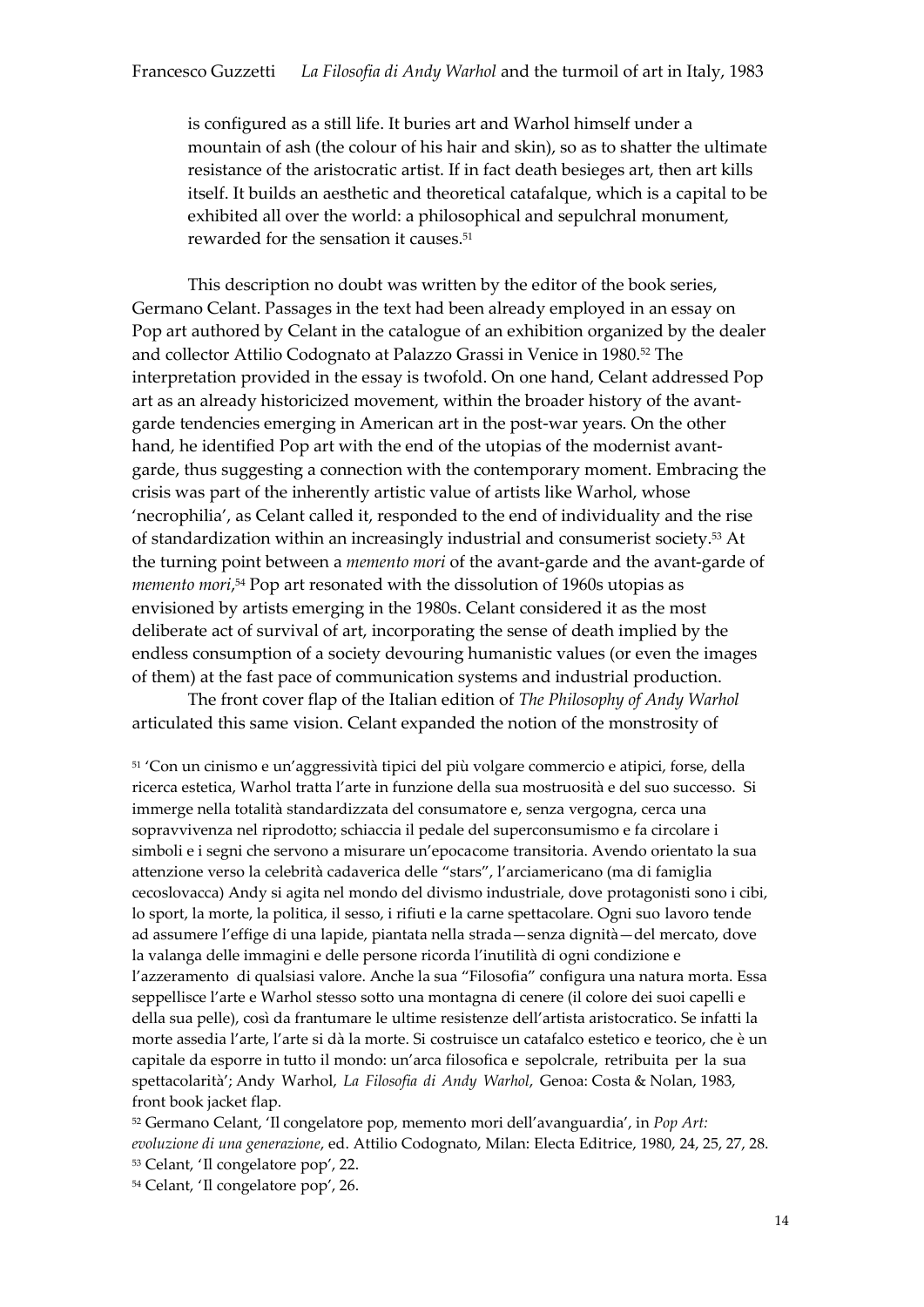society, which Pop art represented from within, and applied it to the process of making art and building narratives developed by Warhol through his strategies of self-publicity. The notion of still life, which Celant identified the book with, resonates with the perceived stillness and lifelessness of the practice of the artist.

*La Filosofia di Andy Warhol* inaugurated a book series that eschewed literary genres and spanned a diverse range of subjects. The notion embedded in the name of the series, *I turbamenti dell'arte*, was broad enough to apply to publications addressing the social and cultural crisis through perspectives which hardly fit within traditional methodological categories. The Italian 'turbamento' can be translated into English in various ways. The 1986 edition of the English-Italian dictionary compiled by Robert C. Melzi in 1976 listed the following translations under the entry 'turbamento': 'commotion, perturbation, disturbance, breach (*of laws and order*).'<sup>55</sup> Its meaning encompasses the crisis's sense of collective turmoil and private disquiet and unease. Significantly, Celant had already used the word with regard to Warhol in the essay published in 1980, in which he defined the artist as the 'Marx' of Pop art, 'who celebrates the lame character, the wheeler-dealer, the star, the businessman, the model, the boxer, the rock singer and introduces the disturbance [*turbamento*] of disengagement and glamour into the politically correct system of art.'<sup>56</sup>

The books that followed *La Filosofia di Andy Warhol* in the *I turbamenti dell'arte* series include a socio-cultural study of subculture by Dick Hebdige, an alternative reading of the infrastructural environment of Los Angeles by Reyner Banham, and an analysis of modernist avant-garde film and painting by the experimental filmmaker and scholar Standish D. Lawder. <sup>57</sup> The series attests to Celant's variety of interests at that time, reflected in his aim to compose a scattered panorama of fragmented insights, resonating with the sense of lost unity of a moment of transition in Italian culture around 1980. The name of Warhol resurfaced in the fifth book of the collection, titled *Vite d'avanguardia* [Avant-Garde Life], by the art critic Calvin Tomkins, which was released in 1983 as well. In the book, Celant gathered translations of interviews by Tomkins with six protagonists of the New York art scene, published between 1964 and 1980, including a conversation with Warhol that was first published in 1970.<sup>58</sup> Since the early 1970s, Celant envisioned

<sup>56</sup> '… esalta il personaggio laido, l'affarista, il divo, il businessman, l'indossatore, il pugile, il rock singer ed immette nel sistema benpensante dell'arte il turbamento del disimpegno e del glamour'; Celant, 'Il congelatore pop', 22.

<sup>57</sup> Dick Hebdige, *Sottocultura: Il fascino di uno stile*, Genoa: Costa & Nolan, 1983 (originally published as *Subculture: The Meaning of Style*, London: Methuen & Co. Ltd, 1979); Reyner Banham, *Los Angeles: l'architettura di quattro ecologie*, Genoa: Costa & Nolan, 1983 (originally published as *Los Angeles: The Architecture of Four Ecologies*, London: Allen Lane, 1971); Standish Lawder, *Il cinema cubista*, Genoa: Costa & Nolan, 1983 (originally published as *The Cubist Cinema*, New York: New York University Press, 1975).

<sup>58</sup> Calvin Tomkins, *Vite d'avanguardia: John Cage, Leo Castelli, Christo, Merce Cunningham, Philip Johnson, Andy Warhol*, Genoa: Costa & Nolan, 1983, 229-49 (originally published as 'Raggedy Andy', in *Andy Warhol*, ed. John Coplans, Greenwich: New York Graphic Society, 1970, 8-14, reprinted in Calvin Tomkins, *The Scene: Reports on Post-Modern Art*, New York: Viking Press,

<sup>55</sup> Robert C. Melzi, *The Bantam New College Italian & English Dictionary*, Toronto, New York, London, Sydney, Auckland: Bantam Books, 1986, 349.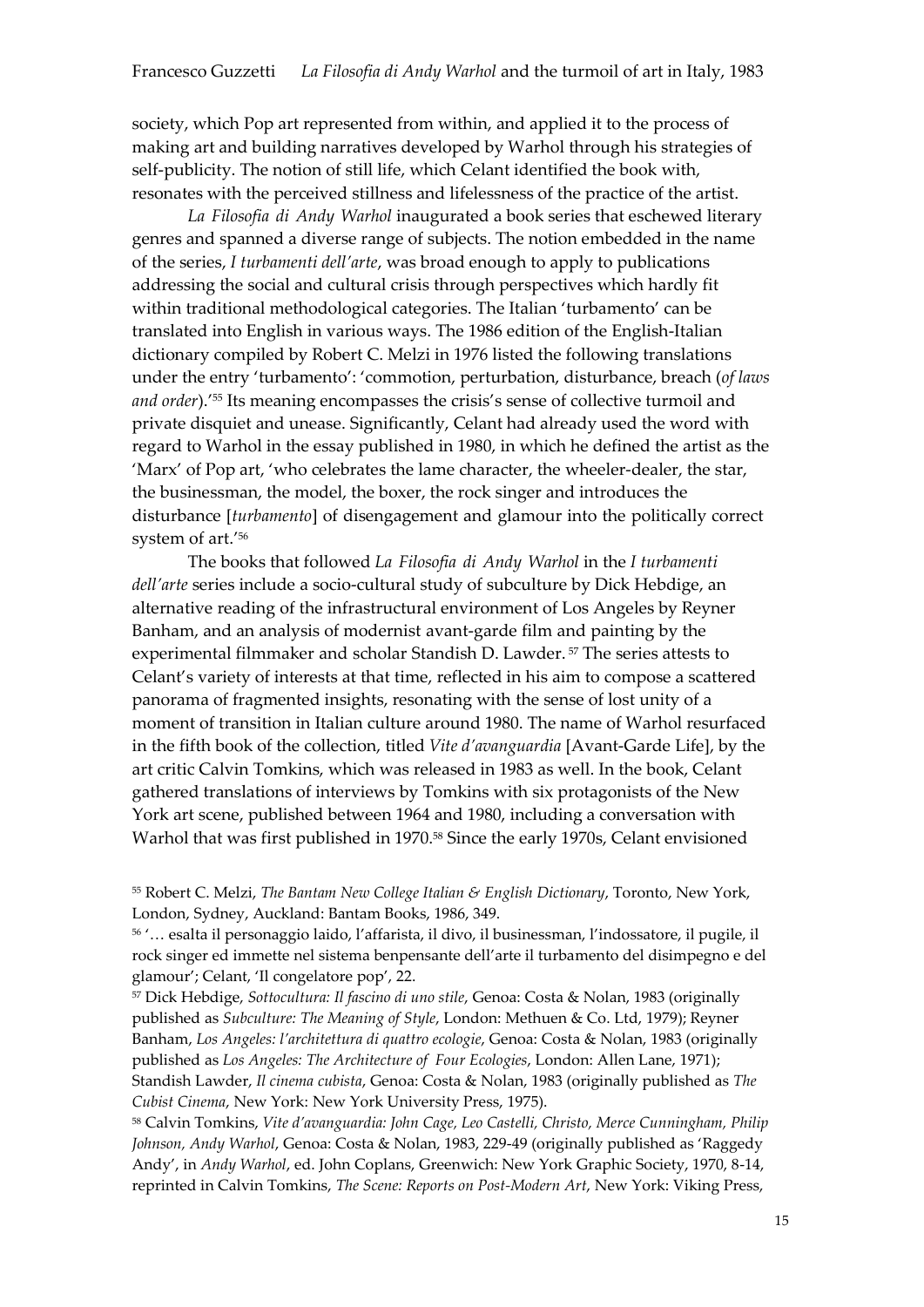the role of the art critic as a means to support and be sympathetic with contemporary artists, rather than being a distant and normative interpreter of their work.<sup>59</sup> The format of Tomkins' long interviews resonated with Celant's approach. In Celant's introduction to the collection of interviews, he stated explicitly his desire to reassert the centrality of the life experience of the artist and the interconnectedness between art and biography in the spirit of the tradition of Giorgio Vasari, as opposed to the latest formalist tendencies in Italian art history and criticism of separating the analysis of art from the biography of its creator. $^{60}$ Celant found in Tomkins' interviews an embodiment of his own goals as a critic.

*La Filosofia di Andy Warhol* was presented as the culmination of the process of identifying the work with the biography of an artist. In this respect, the omission of the English subtitle, (*From A to B and Back Again)*, in the Italian edition might be interpreted as a 'betrayal' of the original intentions of the author and the American publisher, in the resulting focus on the individuality of the artist rather than on the conversation between two people, 'A' and 'B', through which the artist articulated his philosophy.<sup>61</sup> Far from being an assertion of superficiality, the translation of 'Nothingness Himself' as 'Nulla in Persona' turned the self-presentation in the first chapter of the book into a statement resonating with the present condition, undermining the very essence of the notion of nothingness applied to the figure of the artist in general, midway between the feeling of a broader crisis of the artist's social role and the ultimate attempt to survive as an individual by impersonating a character. 62

One year before the release of the Italian version of *Philosophy*, Warhol underscored the interconnectedness of art and life, on which his vision was based, by articulating the notion of repetitiveness vis-à-vis the seriality of the paintings of Giorgio de Chirico. Interviewed by Achille Bonito Oliva on the occasion of an exhibition of his paintings after de Chirico held at the New York gallery of the Italian dealer Marisa Del Re, the artist stated:

<u>.</u>

<sup>1976,</sup> 35-53).

<sup>59</sup> Two examples of this approach are a monograph on Giulio Paolini, which incorporates a long conversation between the artist and the critic (Germano Celant, *Giulio Paolini*, New York: Sonnabend Press, 1972), and the catalogue of a retrospective of Mario Merz organized at the Guggenheim Museum in New York, in which Celant gathered four major interviews that the artist gave to him at different times (Germano Celant, ed., *Mario Merz*, New York: The Solomon R. Guggenheim Museum Foundation, 1989, 45-55, 104-10, 178-82, 228-30). <sup>60</sup> Tomkins, *Vite d'avanguardia*, 1983, front book jacket flap. On the lineage of the artist interview from previous writings on art, including Vasari's biographies of artists, see Wolf, 'The Artist Interview: An Elusive History', 15-16, 20. Wolf also refers to the research on the subject of the interconnectedness between artist's work and life, relevant here, in Gabriele Guercio, *Art as Existence: The Artist's Monograph and Its Project*, Cambridge and London: MIT Press, 2006.

<sup>61</sup> Mulroney, 'I'd Recognize Your Voice Anywhere', 278, and *Andy Warhol, Publisher*, 119. <sup>62</sup> Warhol, *La Filosofia di Andy Warhol*, 13-14. The original reads as follows: 'Some critic called me the Nothingness Himself and that didn't help my sense of existence any. Then I realized that existence itself is nothing and I felt better. But I'm still obsessed with the idea of looking into the mirror and seeing no one, nothing'; Warhol, *The Philosophy of Andy Warhol*, 7.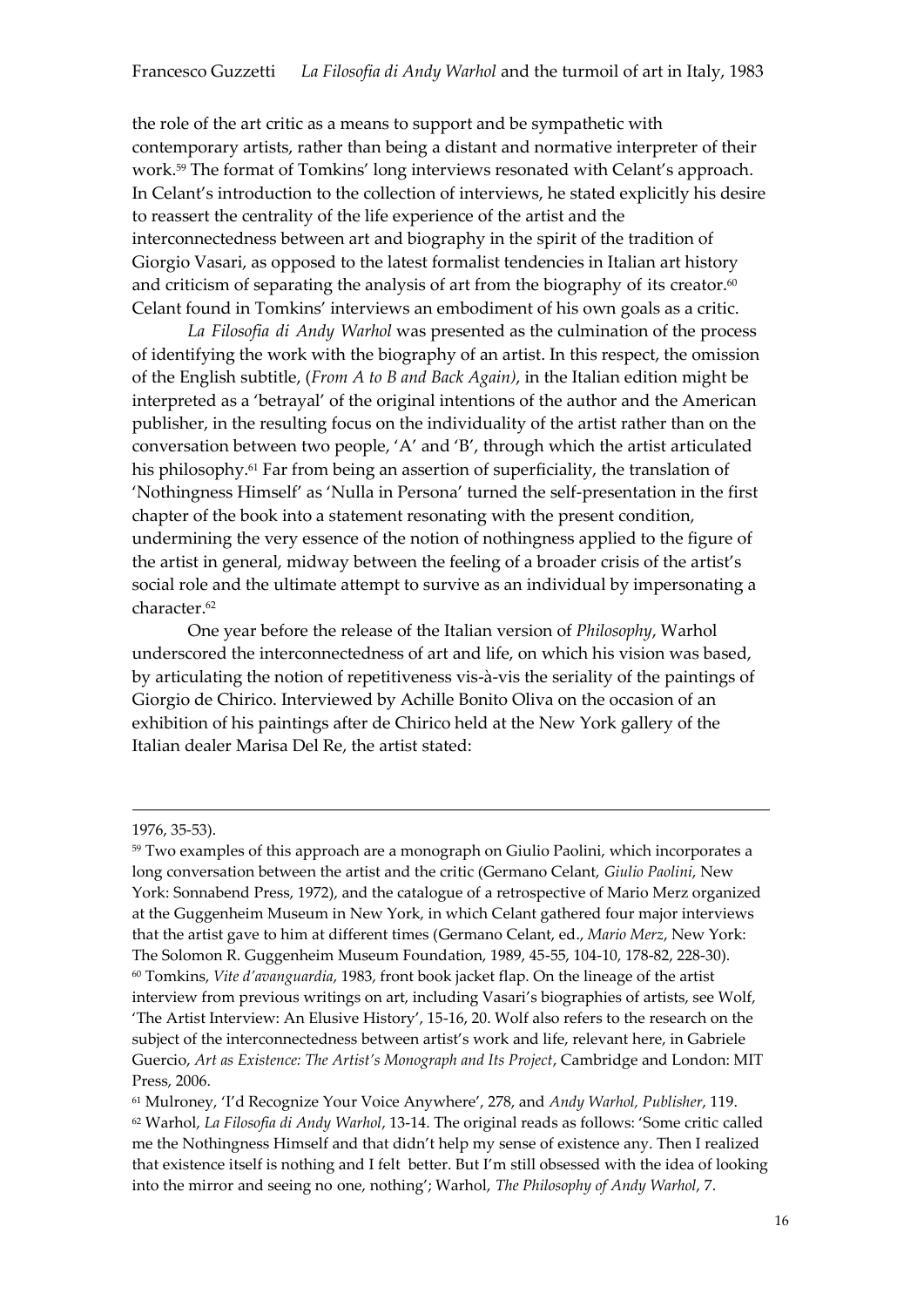I love his art, and then the idea he repeated the same paintings over and over again. I like that idea a lot, so I thought it would be great to do it. … Most artists repeat themselves throughout their lives. Isn't life a repetition of events. … Isn't life a series of images that change as they repeat themselves?<sup>63</sup>

The admiration for de Chirico, whom the artist had met in New York in 1972, is a main chapter in the story of the connections between Warhol and Italy.<sup>64</sup>

Indeed, Italy holds a special place in *The Philosophy of Andy Warhol*, more than other foreign countries. Sometimes the artist made humorous remarks on the personality and habits of the Italians.<sup>65</sup> Elsewhere, he recounted memories of experiences he had in Italy: he recalled feeling small before the huge statues of the Mussolini Stadium (which the Italian translators opted to translate innocuously as 'Foro Italico'); <sup>66</sup> an anecdote from his stay in the town of Boissano in Liguria was a sign of his popularity in the country; <sup>67</sup> the entire eleventh chapter is devoted to memories of his stay in Rome while he was playing a cameo as a British aristocrat alongside Liz Taylor in the film *The Driver's Seat* (known in Italian as *Identikit*), realized in 1974 by the director Giuseppe Patroni Griffi;<sup>68</sup> he discussed his stay in Turin, upon the invitation of Luciano Anselmino, probably in August 1974, when he was asked to sign portraits of Man Ray and started to think about *Ladies and Gentlemen*. 69

No information is available concerning the translators of the book, Rino Ponte and Fernando Ferretti, who apparently did not go on to translate other books. The major challenge was to capture the colloquial, ordinary, sometimes trivial tone and language of the original. The result was less than successful in conveying this voice. It is not necessarily the fault of the translators. Some expressions are impossible to render in Italian: for instance, 'young-and-with-it' and 'butterboy'

<sup>63</sup> Achille Bonito Oliva, 'Industrial Metaphysics: Interview with Andy Warhol', *Warhol verso de Chirico*, Milan: Electa; New York: Marisa Del Rey Gallery, 1982, 49, 52, 53. <sup>64</sup> The two artists most likely met for the first time at the opening of de Chirico's retrospective at the New York Cultural Center, on 9 January 1972. The circumstances were recalled by the painter Gerard Tempest, who studied with de Chirico in Rome; see Michael Taylor, 'A Conversation with Gerard Tempest', *Giorgio de Chirico and the Myth of Ariadne*, London: Merrell; Philadelphia: Philadelphia Museum of Art, 2002, 185. On the encounter between Warhol and de Chirico and how the latter inspired Warhol's art, see the video of the lecture on the subject given by Neil Printz at the Center for Italian Modern Art on 21 June 2017: https://vimeo.com/251394388.

<sup>65</sup> Warhol, *La Filosofia di Andy Warhol*, 45, 127-128; *The Philosophy of Andy Warhol*, 50, 157. <sup>66</sup> Warhol, *La Filosofia di Andy Warhol*, 55; *The Philosophy of Andy Warhol*, 63.

<sup>67</sup> Warhol, *The Philosophy of Andy Warhol*, 79-80. In the summer of 1974, the artist was a guest of the dealer Marie Louise Jeanneret, who ran a gallery in Boissano. On that occasion, Jeanneret convinced the collector and artist Guglielmo Achille Cavellini to pose for a portrait; Guglielmo Achille Cavellini, *1946- 1976: incontri/scontri nella giungla dell'arte*, Brescia: Shakespeare, 1977, 167.

<sup>68</sup> Warhol, *La Filosofia di Andy Warhol*, 97, 133-40; see *The Philosophy of Andy Warhol*, 115,165- 72.

<sup>69</sup> Warhol, *La Filosofia di Andy Warhol*, 151-58; see *The Philosophy of Andy Warhol*, 189-96.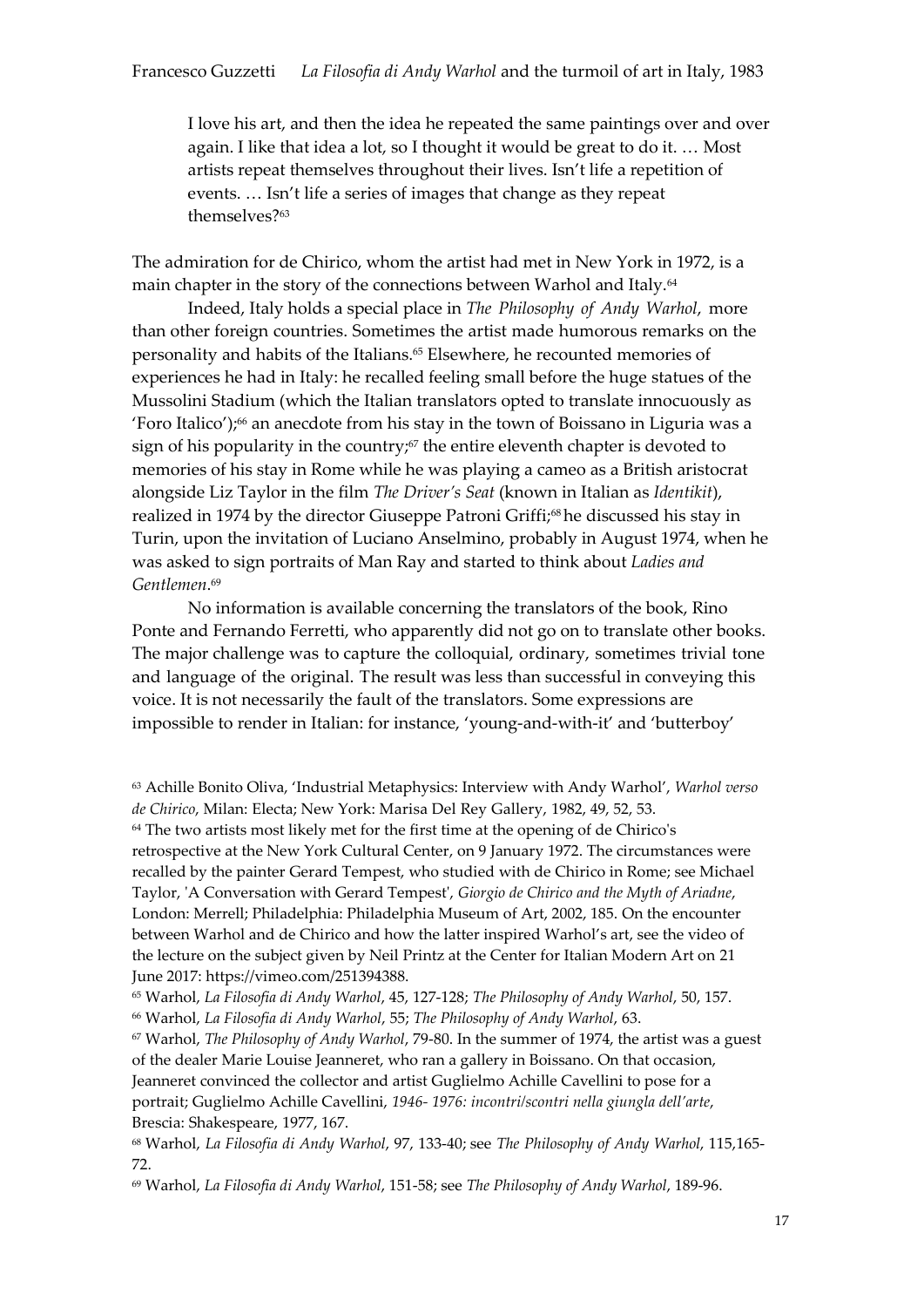(being a mama's boy) were transformed into the more generic 'giovane-e-moderna' and 'patata molla'; <sup>70</sup> the assonance of 'either partridge or porridge' could not be kept by translating the words as *pernici* and *polenta*. <sup>71</sup> A few words and phrases were misinterpreted, including Philly (taken as a name of a person instead of a nickname for the city of Philadelphia),<sup>72</sup> vulgar slang, such as 'blow-job', translated as 'un lavoro del cazzo',<sup>73</sup> the sentence 'I want my machinery to disappear', <sup>74</sup> the word 'comedians', <sup>75</sup> and the name of the fashion designer Halston, made plural to designate a couple.<sup>76</sup>

Sometimes, adjustments were necessary due to differences in grammatical construction between English and Italian. For instance, the ambiguity of the construction of a negative sentence in Italian, which often implies a double negation, especially in spoken language, resulted in bracketing in single inverted commas the word 'niente', the translation for nothing, in the exhortation to think about nothing which A gives to B, while no such punctuation was needed in the original version. $77$ Elsewhere, the gender neutral of English words couldn't be kept in Italian, so the word 'date' was translated as 'compagno', thus specifying the male gender.

A few major edits betrayed the spirit of the original book. The book alludes to the power of the media to transcend the physical limits of space with this remark: 'People, I think, are the only things that know how to take up more space than the space they're actually in.'<sup>78</sup> The translators omitted the association of people and things and just kept the reference to people, thus humanizing the indifference expressed by the artist: 'Gli uomini credo siano gli unici che sanno come prendersi più spazio di quello che occupano'. <sup>79</sup> In another passage, the description of the loneliness of living in the city, split between sitting alone in big rooms and squeezed in crowded subway cars or elevators, is oversimplified in the translation, which entirely omits the contrast of big empty rooms to small crowded spaces.<sup>80</sup>

The major misinterpretation concerns the presence of the tape recorder in the narration. The tape recorder is notoriously presented as Warhol's 'wife' near the

<sup>70</sup> Warhol, *La Filosofia di Andy Warhol*, 27, 93; *The Philosophy of Andy Warhol*, 25, 111.

<sup>71</sup> Warhol, *La Filosofia di Andy Warhol*, 87; see *The Philosophy of Andy Warhol*, 101.

<sup>72</sup> Warhol, *La Filosofia di Andy Warhol*, 32; see *The Philosophy of Andy Warhol*, 34.

<sup>73</sup> Warhol, *La Filosofia di Andy Warhol*, 50; see *The Philosophy of Andy Warhol*, 55.

<sup>74</sup> Translated as if the author looked for a machine to disappear; Warhol, *La Filosofia di Andy Warhol*, 95, and *The Philosophy of Andy Warhol*, 113.

<sup>75</sup> In Warhol, *La Filosofia di Andy Warhol*, 96, the word is intended as a generic reference to people of show-business attending night-clubs, instead of the professionals entertaining onstage the attendees of night-clubs to whom Warhol referred in the original version; *The Philosophy of Andy Warhol*, 114.

<sup>76</sup> Warhol, *La Filosofia di Andy Warhol*, 141; see *The Philosophy of Andy Warhol*, 177.

<sup>77</sup> 'La cosa importante è pensare a "niente", B. Guarda, "niente" è eccitante, "niente" è sexy, "niente" non è imbarazzante' (Warhol, *La Filosofia di Andy Warhol*, 15); 'The thing is to think of nothing, B. Look, nothing is exciting, nothing is sexy, nothing is not embarrassing' (*The Philosophy of Andy Warhol*, 9).

<sup>78</sup> Warhol, *The Philosophy of Andy Warhol*, 146.

<sup>79</sup> Warhol, *La Filosofia di Andy Warhol*, 116.

<sup>80</sup> Warhol, *La Filosofia di Andy Warhol*, 124-25; see *The Philosophy of Andy Warhol*, 154.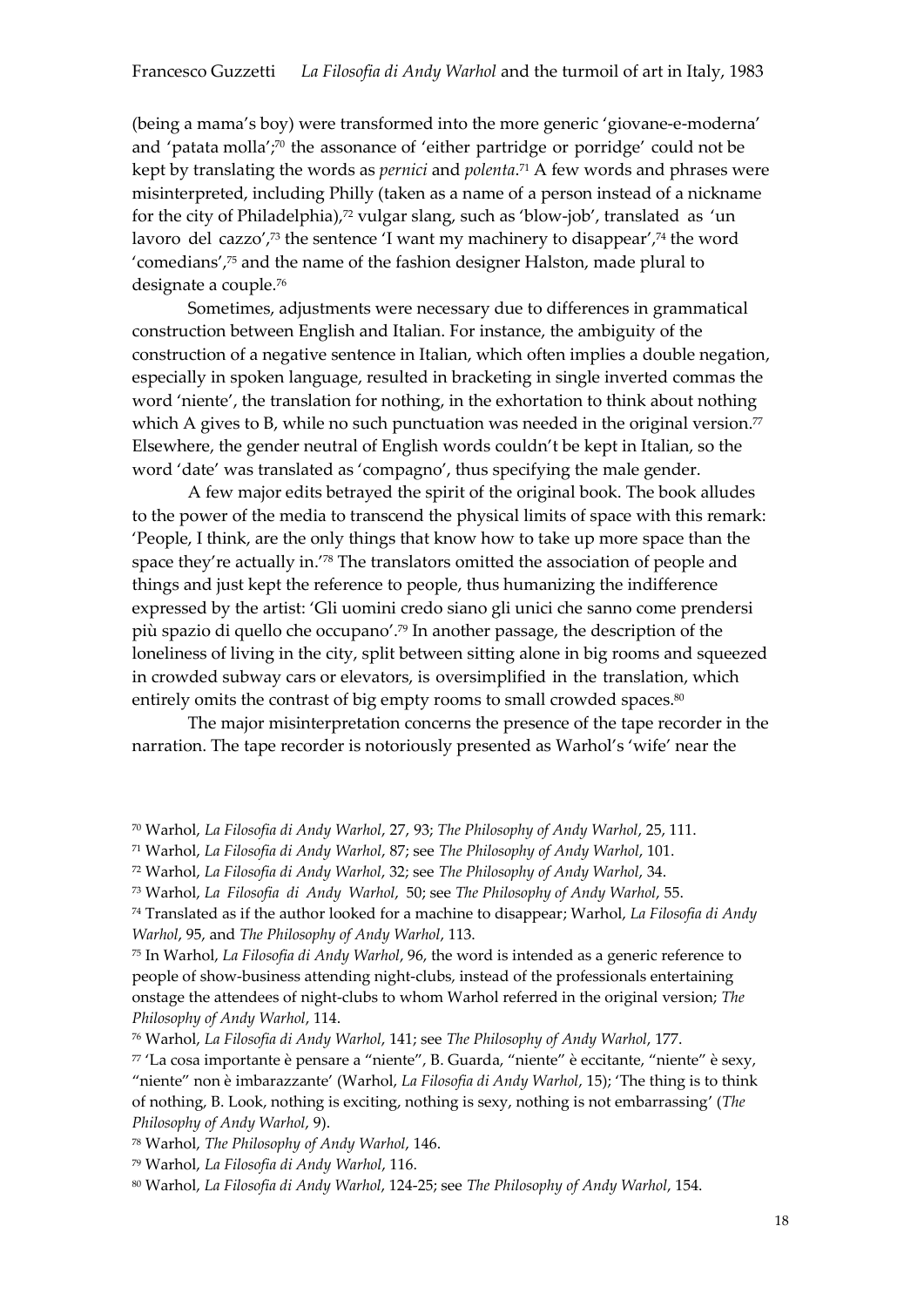beginning of the book.<sup>81</sup> However, a few references to this 'wife' were omitted by the translators, who thus failed to recognize the importance of the tape recorder in Warhol's art, life, and self-fashioning. <sup>82</sup> The employment of the tape recorder was definitely unclear to the translators, even though the artist recounted in detail the story of the use of it to create his novel, *a*, within the sixth chapter of *The Philosophy of Andy Warhol*. <sup>83</sup> For instance, the sentence, 'I was organizing some transcripts', which surfaces in a passage of the book describing an ordinary moment of life and work, is rendered as 'stavo progettando delle riproduzioni' in the Italian edition, meaning 'I was planning some reproductions'. 84

Such a misleading interpretation might be attributed to the inexperience of the translators rather than a general lack of familiarity in Italy with Warhol's process of making books. In fact, his books were reviewed in Italy almost concurrently as in the United States. The critic Tommaso Trini wrote an extensive review of *a: A Novel*  for the art and architecture magazine *Domus* in 1969, the year after the book was published. He praised it as the ultimate version of a nonfiction novel and as a quintessential example of underground experimentation. Acknowledging that Warhol didn't simply use the tape recorder, but turned it into the protagonist of the narration, Trini concluded as follows:

Today, as is well-known, a novel can't help but be the story of its own making. And Warhol provides us with a novel which makes itself. If a product of nonfiction-novel ever existed, this is it. One more truth is added, though: reality can be stimulated, after all, and life fabricated at the very moment.<sup>85</sup>

Trini aligned film, art, and literature as three means of expression equally defining Warhol's practice. In this respect, the sense of indifference emanating from his look was interpreted as the result of the objectivity through which the artist reasserted the centrality of media and mediation in his vision of the world and 'identified art, the product of art, with the techniques of mediation and the methods of instrumentalisation'.<sup>86</sup> Trini disputed that the book could be included in the genre of autobiography, the patent sense of real life of recording and transcribing being a self-reflective act of mediation, by virtue of which the character of Ondine 'becomes the Leopold Bloom "tape recorder-sized" in this *Ulysses* of American paranoia'. 87

<sup>85</sup> 'Oggi, si sa, un romanzo non può essere che la storia del suo farsi. E Warhol ci dà un romanzo che si fa. Se mai si è avuto un prodotto della letteratura-verità, questo è uno. Ma con una verità in più: che la realtà può essere stimolata, dopo tutto, e la vita fabbricata sul momento'; Tommaso Trini, 'Deus ex recording', *Domus*, 476, July 1969, 49.

<sup>86</sup> '… identificare l'arte, il prodotto d'arte, con le tecniche di mediazione e i metodi di strumentalizzazione'; Trini, 'Deus ex recording', 50.

<sup>87</sup> '… diventa il Leopold Bloom formato magnetofono di questo *Ulysses* della paranoia

<sup>81</sup> Warhol, *The Philosophy of Andy Warhol*, 26-27.

<sup>&</sup>lt;sup>82</sup> See, for instance, the end of the episode in Rome in the eleventh chapter, where it's written that 'My wife was running low and I was tired'; Warhol, *The Philosophy of Andy Warhol*, 172. The translators identified the wife with B; Warhol, *La Filosofia di Andy Warhol*, 140. <sup>83</sup> Warhol, *The Philosophy of Andy Warhol*, 94-95.

<sup>84</sup> Warhol, *La Filosofia di Andy Warhol*, 141; *The Philosophy of Andy Warhol*, 177.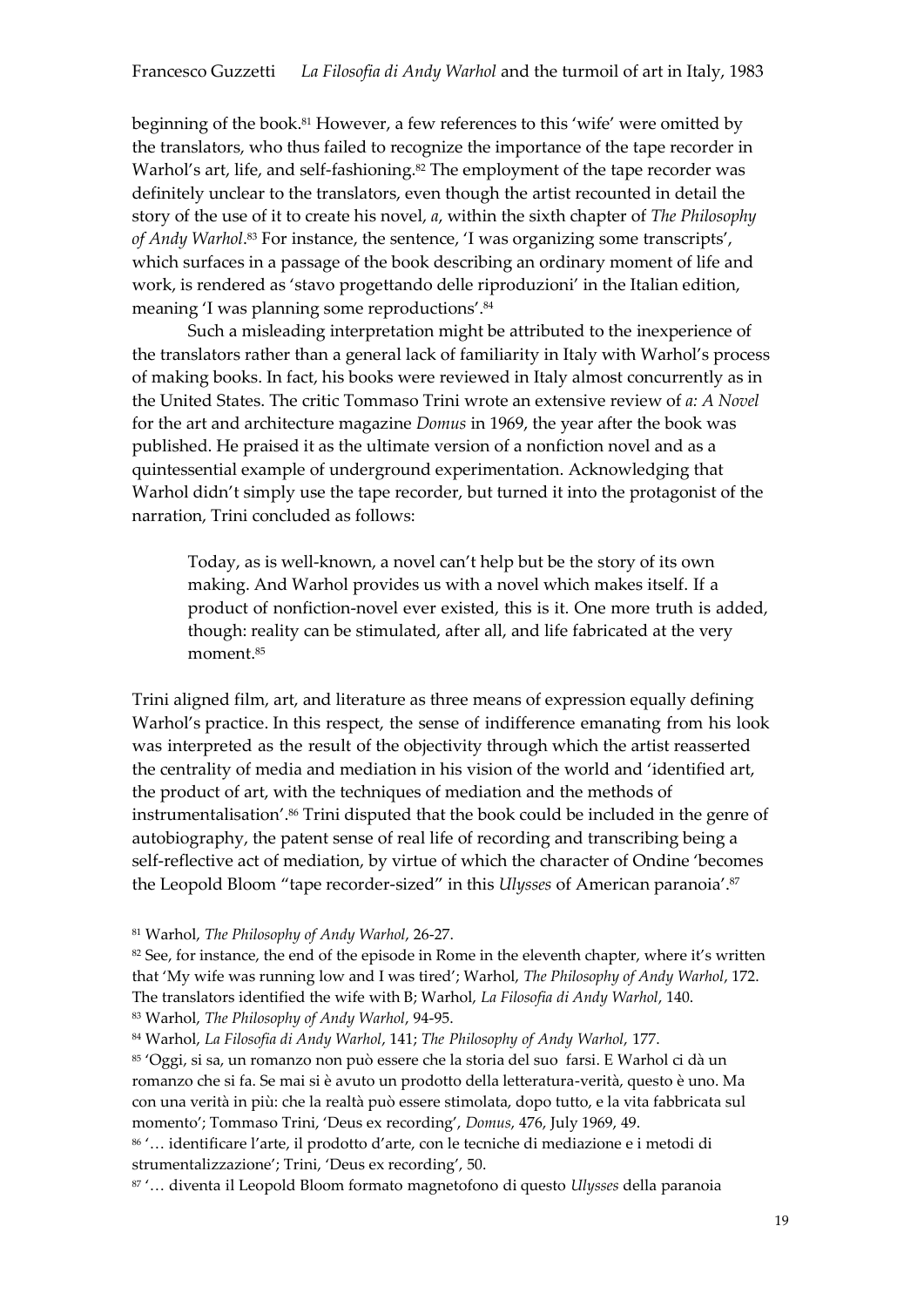This interpretation was likewise applied to *The Philosophy of Andy Warhol*, which also was reviewed in Italy soon after the American edition was published. The art critic Gregory Battcock reviewed it as the New York correspondent for *Domus*. <sup>88</sup> He presented it as the most accomplished product of the art of Warhol, in which he articulated his interest in trivia to the fullest extent, thus subverting conventions, as he had already done in painting and film. The fragmentary associations on which the book is based 'is deliberate, calculated anti-literary tampering with the principles of formal narration, stream-of-consciousness abstraction and conventional data distribution'. <sup>89</sup> In this respect, Battcock dismissed the association made by Trini, regarding *a: A Novel*, with the literature of stream-ofconsciousness. According to Battcock, one would expect a thorough and serious investigation of trivia from a book which includes the word 'philosophy' in the title, as opposed to the term 'novel' appearing in the title of *a*: 'If Warhol were more serious, more careful, more deliberate, his efforts to enhance the trivial would be more effective. Within a context of seriousness, even fake seriousness or pomposity or self-righteousness or self-deprecation, the search for trivia would result in more amusing, lively, less obvious and predictable, results.'<sup>90</sup>

The final doubt expressed by Battcock, concerning a lack of the seriousness which one might expect from a book of philosophy, and the resulting sense of disorientation and discomfort in reading it, could probably be listed among the reasons why the Italian translation of *The Philosophy of Andy Warhol* apparently received almost no reviews. The reception of the original edition of the book also disappointed Warhol for being less substantial than he had expected, according to the artist's diaries.<sup>91</sup> With regards to the reception in Italy, one might argue that the artist was already so famous by 1983, that the book would not have made an impact on his popularity there in any case.

Nonetheless, the context of the publication of the *Philosophy* book in Italian might have impacted its reception, too. As the review in *Domus* attests, the original book circulated at the time of its release, thanks to several tours undertaken by the artist in the following months, which also led him to Italy for the *Ladies and Gentleman* exhibition in Ferrara. In fact, the book was already quoted in reviews of this exhibition.<sup>92</sup> Perhaps since the original version already was familiar to critics and readers, the release of the Italian edition would have seemed unnoteworthy. In addition, the book was published by a relatively new publishing house and was included within a miscellaneous series. Despite Germano Celant's likely intent to introduce alternative methods of cultural inquiry in Italy, his book series probably did not facilitate the circulation of the book, which was written up briefly in the above-mentioned column of book and music reviews in *Domus*, and apparently

-

american'; Trini,'Deus ex recording', 50.

<sup>88</sup> Gregory Battcock, 'Warhol: un libro. À la recherche du temps trivial, the philosophy of Andy Warhol', *Domus*, 553, December 1975, 52.

<sup>89</sup> Battcock, 'Warhol: un libro', 52.

<sup>90</sup> Battcock, 'Warhol: un libro', 52.

<sup>91</sup> Hackett, *The Andy Warhol Diaries*, 223.

<sup>92</sup> Flavio Caroli, 'Il cinico Andy Warhol da Marilyn ai travestiti. Dollari come arte', *Corriere della sera*, 26 October 1975, 16.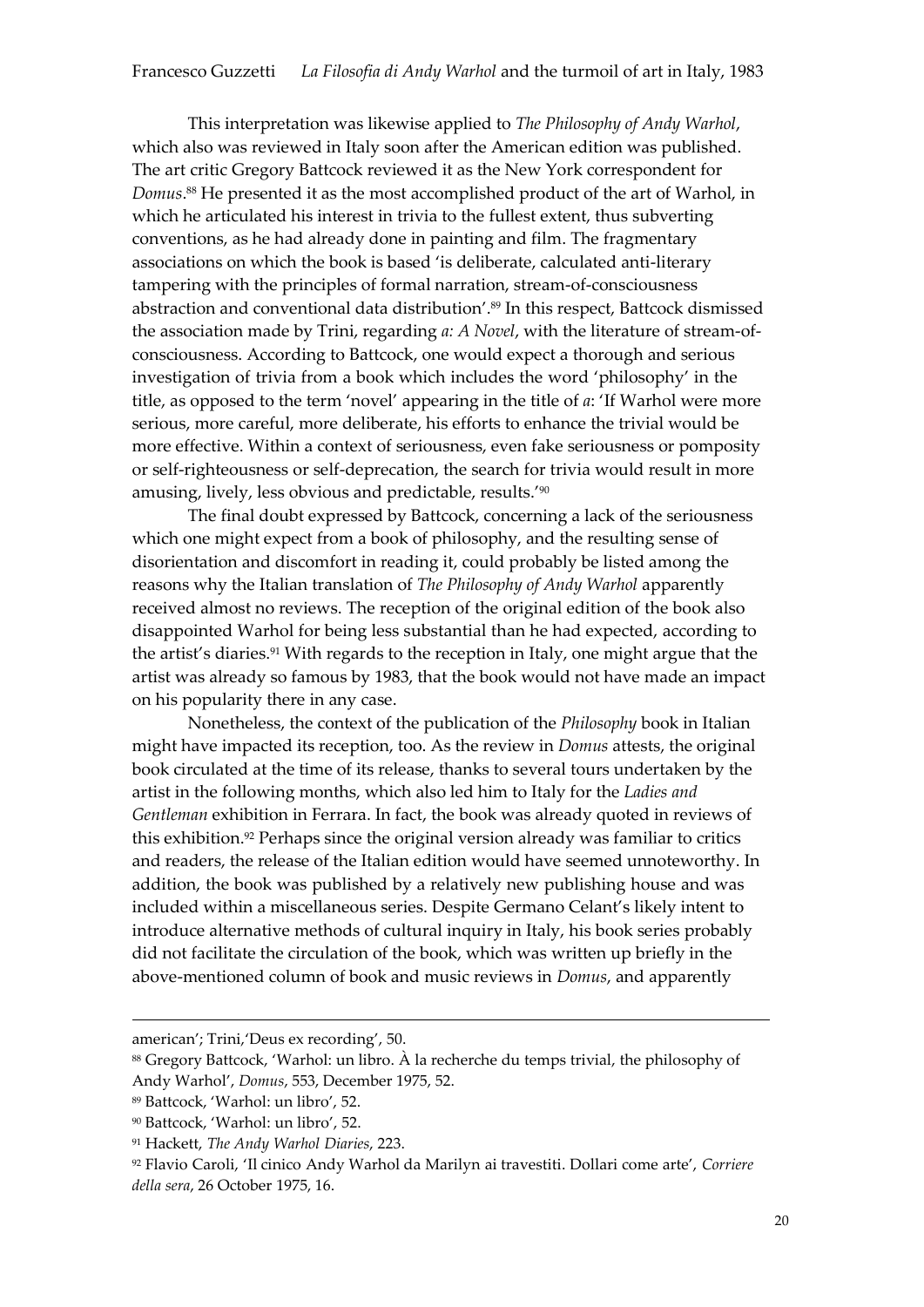nothing more. <sup>93</sup> However, even if it was not widely acclaimed at the moment of its release, the book reinvigorated the reception of the artist in Italy. It was regularly mentioned as a fixture, as attested by the news story on the presence of Warhol in Milan in conjunction with an exhibition of his portraits of Italian fashion designers at Galleria Rizzardi in October 1983, which was published in *Vogue Italia*. 94

The figure and art of Warhol has always generated diverging and controversial reactions in Italy—as elsewhere—and this was also the case with the *Philosophy* book, whose long-term reception was not entirely positive.<sup>95</sup> In 1990, three years after Warhol's death, a major travelling retrospective organized by Kynaston McShine landed at Palazzo Grassi in Venice. A majority of the reviews were positive, yet for different and often problematic reasons, and a few were negative.<sup>96</sup> Among the latter, the negative assessment by the artist Enrico Baj, which included a pronouncement on *The Philosophy of Andy Warhol*, stood out for its harsh tone.

Baj's review appeared in the political and cultural magazine *MicroMega*, which was founded in 1986 to give voice to debates among leftist intellectuals. Baj was four years older than Warhol and had been a protagonist in Italian art since the post-war years. A commitment to social issues and politically engaged themes often characterized his practice and informed his view of Warhol. Baj's review was nothing less than an attack on the entire body of Warhol's work and the system of economic and cultural promotion surrounding him. In the title, Warhol was defined as 'bidone', meaning a scam, a fraud.<sup>97</sup> The review shows how a part of the leftist side of Italian culture found the sense of disengagement that the artist deliberately embodied throughout all his life to be unacceptable. Baj couldn't help but read *The Philosophy of Andy Warhol* as the manifesto of this attitude and dismiss it as 'a compendium and a compilation of cretinism'.<sup>98</sup>

Baj's article should be considered as the expression of a cultural and intellectual niche rather than a veritable representation of the general debates on Warhol and his problematic legacy in the 1980s, a subject which is tied to the translation of his words into Italian and could extend further beyond the scope of the present article. In any case, despite the lack of reviews of the *La Filosofia di Andy Warhol*, the book definitely penetrated into the multifaceted reception of the artist and was well known by a broad range of commentators, from the most prominent

<sup>97</sup> Enrico Baj, 'Un bidone chiamato Warhol', *MicroMega. Le ragioni della sinistra*, 2, 1990, 65-76. <sup>98</sup> 'Un compendio e un concentrato di cretineria'; Baj, 'Un bidone chiamato Warhol', 67.

<sup>93</sup> Nives Ciardi, review in 'Libri e dischi', *Domus*, 641, July 1983, 81.

<sup>94</sup> Silvana Bernasconi, 'Andy Warhol il grande replicante', *Vogue Italia*, 406, January 1984, 338. 95 On divergent opinions of Warhol in Germany, as rooted in the ideas of the so-called Frankfurt School, see the article by Nina Schleif in the present issue of the *Journal of Art Historiography*.

<sup>96</sup> Among the positive reviews, see Fabrizio d'Amico, 'Non è Warhol senza Warhol', *La Repubblica*, 24 February 1990, 32; Dario Micacchi, 'Al Circo Warhol', *L'Unità*, 67: 46, 24 February 1990, 17; Claudio Savonuzzi, 'Andy Warhol a Venezia il grande travestito in 280 opere', *La Stampa Tuttolibri*, 15: 692, 24 February 1990, 9; Lea Vergine, 'Andy Warhol, angelo della morte', *Corriere della Sera*, 24 February 1990, 3. The positive note in the report on the Biennale by the dealer Lucio Amelio in *Domus* is noteworthy, too; Lucio Amelio, 'La Biennale di Venezia 1990', *Domus*, 718, July 1990, 66.